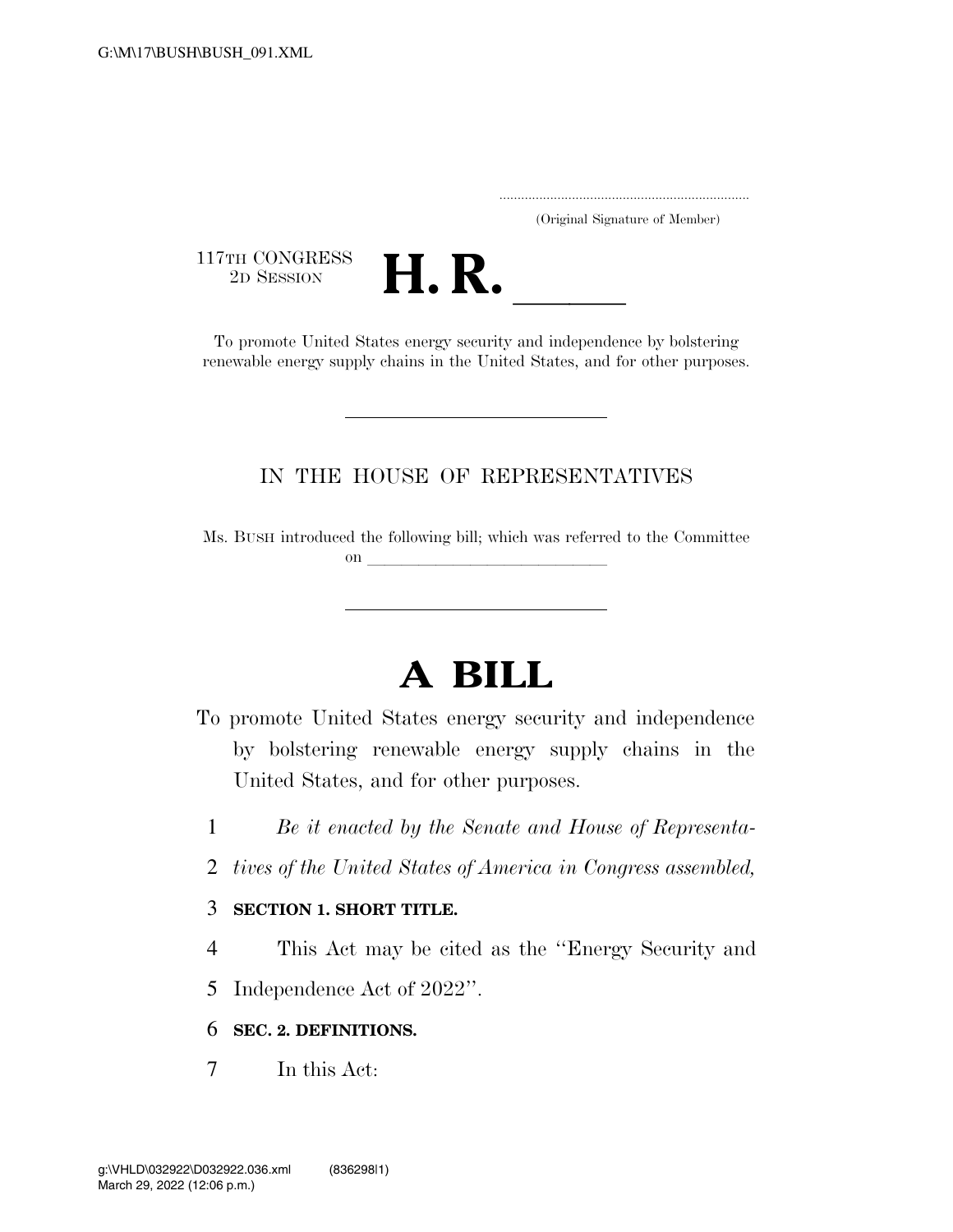| $\mathbf{1}$   | (1) COVERED ENERGY-EFFICIENCY OR RENEW-             |
|----------------|-----------------------------------------------------|
| $\overline{2}$ | ABLE ENERGY SYSTEM OR TECHNOLOGY.—The term          |
| 3              | "covered energy-efficiency or renewable energy sys- |
| $\overline{4}$ | tem or technology" means—                           |
| 5              | (A) a renewable energy generation system;           |
| 6              | (B) a renewable energy storage system;              |
| 7              | (C) an energy-efficiency system (including          |
| 8              | a heat pump);                                       |
| 9              | (D) an energy-efficiency technology;                |
| 10             | (E) an electric transportation system;              |
| 11             | (F) a renewable energy technology; and              |
| 12             | (G) an energy storage technology utilizing          |
| 13             | energy generated from a renewable energy            |
| 14             | source.                                             |
| 15             | $(2)$ DIRECT LOAN.—                                 |
| 16             | (A) IN GENERAL.—The term "direct loan"              |
| 17             | means a disbursement of funds by the Federal        |
| 18             | Government to a non-Federal borrower under a        |
| 19             | contract that requires the repayment of those       |
| 20             | funds with or without interest.                     |
| 21             | (B) INCLUSION.—The term "direct loan"               |
| 22             | includes the purchase of, or participation in-      |
| 23             | (i) a loan made by another lender; or               |
| 24             | (ii) a financing arrangement that de-               |
| 25             | fers payment for more than 90 days, in-             |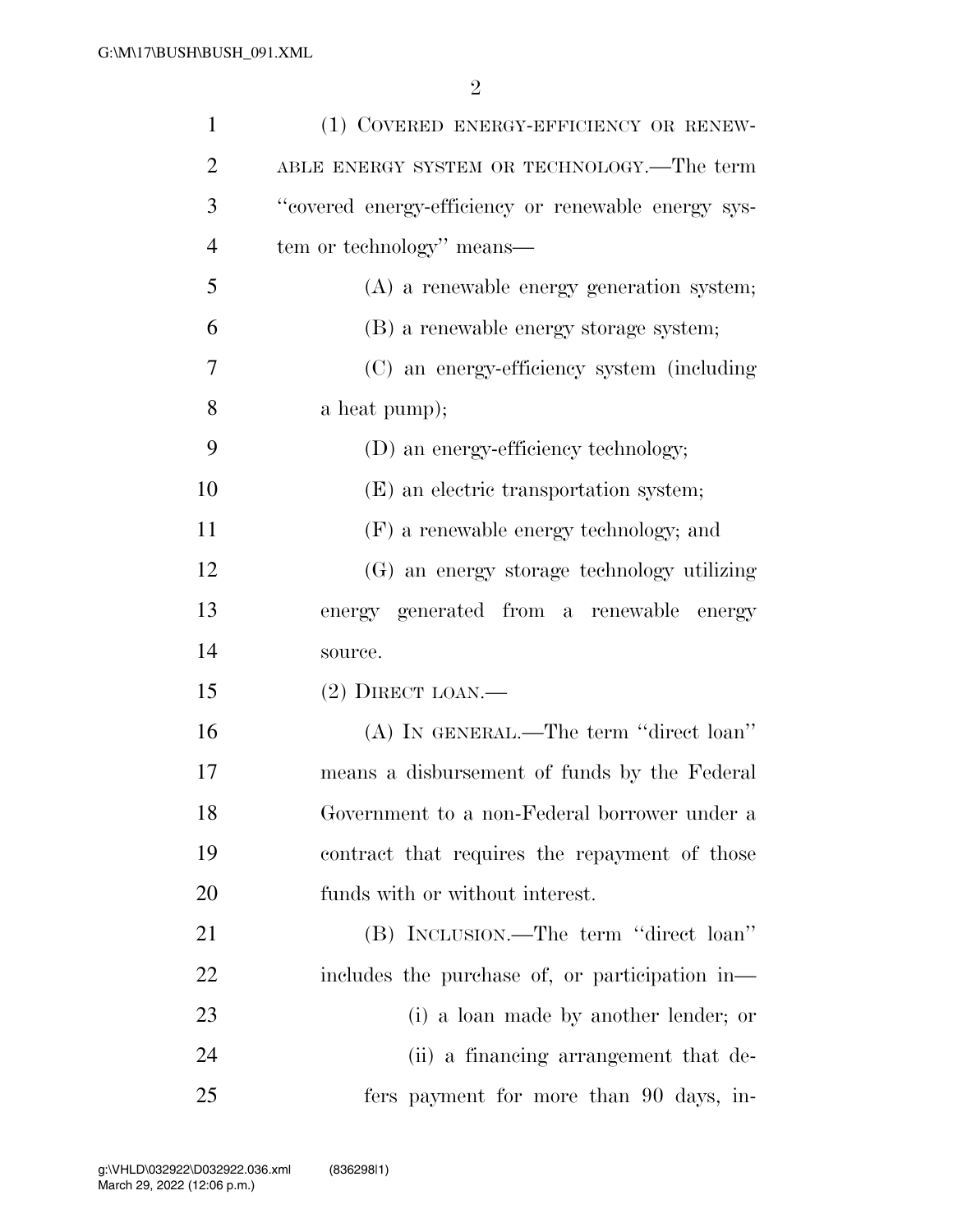| $\mathbf{1}$   | cluding the sale of a Government asset on                       |
|----------------|-----------------------------------------------------------------|
| $\overline{2}$ | credit terms.                                                   |
| 3              | (3) ELIGIBLE ENTITY.—The term "eligible enti-                   |
| $\overline{4}$ | means a private entity, including a manufac-<br>$\mathrm{ty}$ " |
| 5              | turer, or a partnership of private entities.                    |
| 6              | (4) ENVIRONMENTAL JUSTICE COMMUNITY.-                           |
| 7              | The term "environmental justice community" means                |
| 8              | a community with significant representation of 1 or             |
| 9              | more communities of color, low-income communities,              |
| 10             | or Tribal or indigenous communities that experience,            |
| 11             | or are at risk of experiencing, higher or more ad-              |
| 12             | verse human health or environmental effects as com-             |
| 13             | pared to other communities.                                     |
| 14             | HEAT PUMP.—The term "heat pump"<br>(5)                          |
| 15             | means a device that—                                            |
| 16             | (A) transfers heat from a colder area to a                      |
| 17             | hotter area by using mechanical energy; and                     |
| 18             | (B) is used to maintain a safe, com-                            |
| 19             | fortable, and affordable temperature in a build-                |
| 20             | ing.                                                            |

 (6) PUBLIC HEAT PUMP.—The term ''public heat pump'' means a heat pump that is owned or operated by—

 (A) a unit of Federal, State, or local gov-ernment; or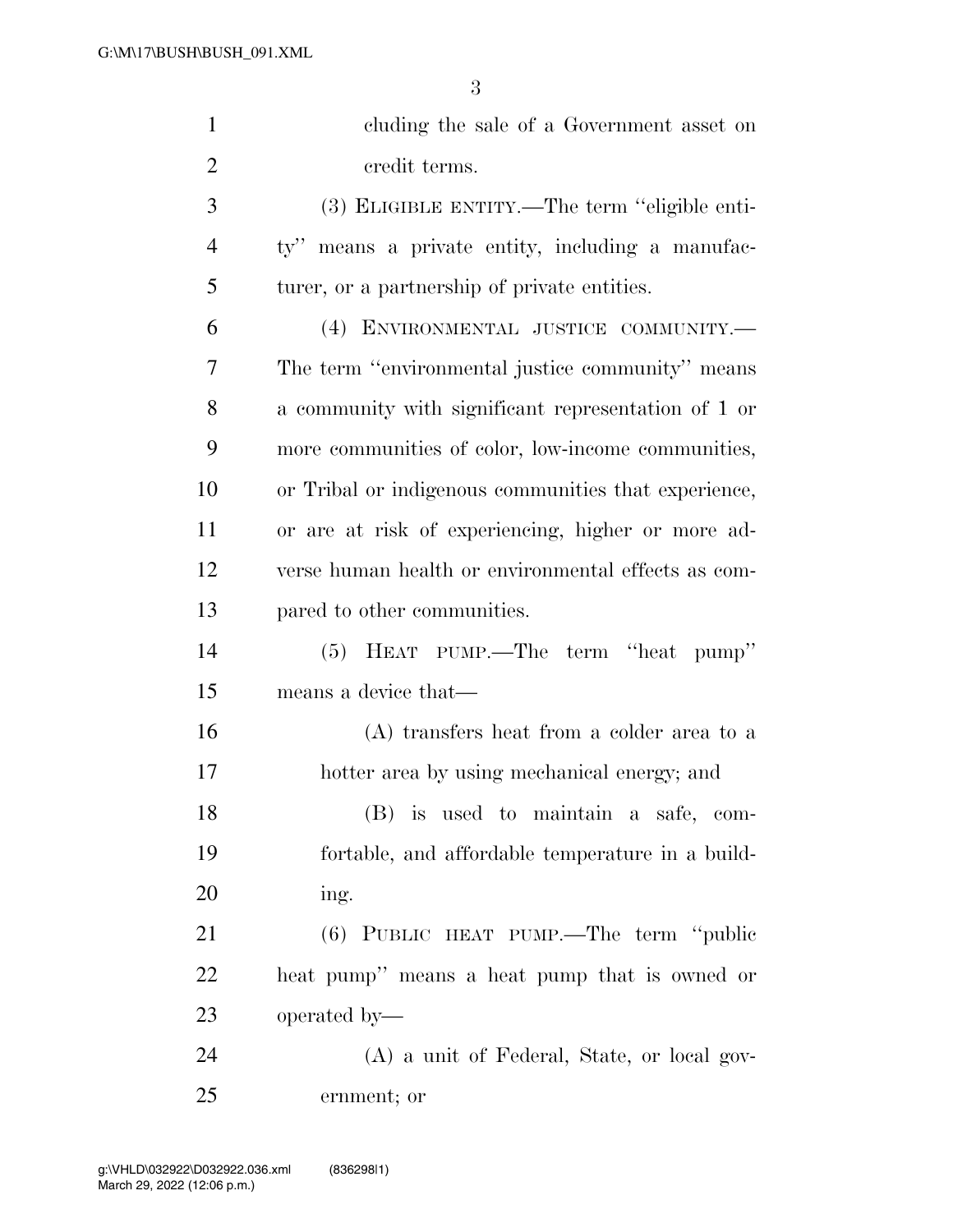(B) a cooperatively owned utility. (7) RENEWABLE ENERGY.—The term ''renew- able energy'' means energy generated from a renew- able energy source. (8) RENEWABLE ENERGY SOURCE.—The term ''renewable energy source'' means wind, solar, tidal, wave, or geothermal energy. **SEC. 3. FINDING.**  Congress finds that it is in the interests of the United States— (1) to have a viable domestic manufacturing supply chain for components of covered energy-effi- ciency and renewable energy systems and tech- nologies; and (2) to reduce the reliance of United States manufacturers on components of covered energy-effi- ciency and renewable energy systems and tech- nologies made in foreign countries. **SEC. 4. USE OF DEFENSE PRODUCTION ACT OF 1950 AU- THORITIES TO SUPPORT DOMESTIC INDUS- TRIAL BASE AND MANUFACTURING CAPA- BILITIES FOR RENEWABLE ENERGY TECH- NOLOGIES.**  (a) RENEWABLE ENERGY TECHNOLOGIES AS STRA-TEGIC AND CRITICAL MATERIALS.—Section 106 of the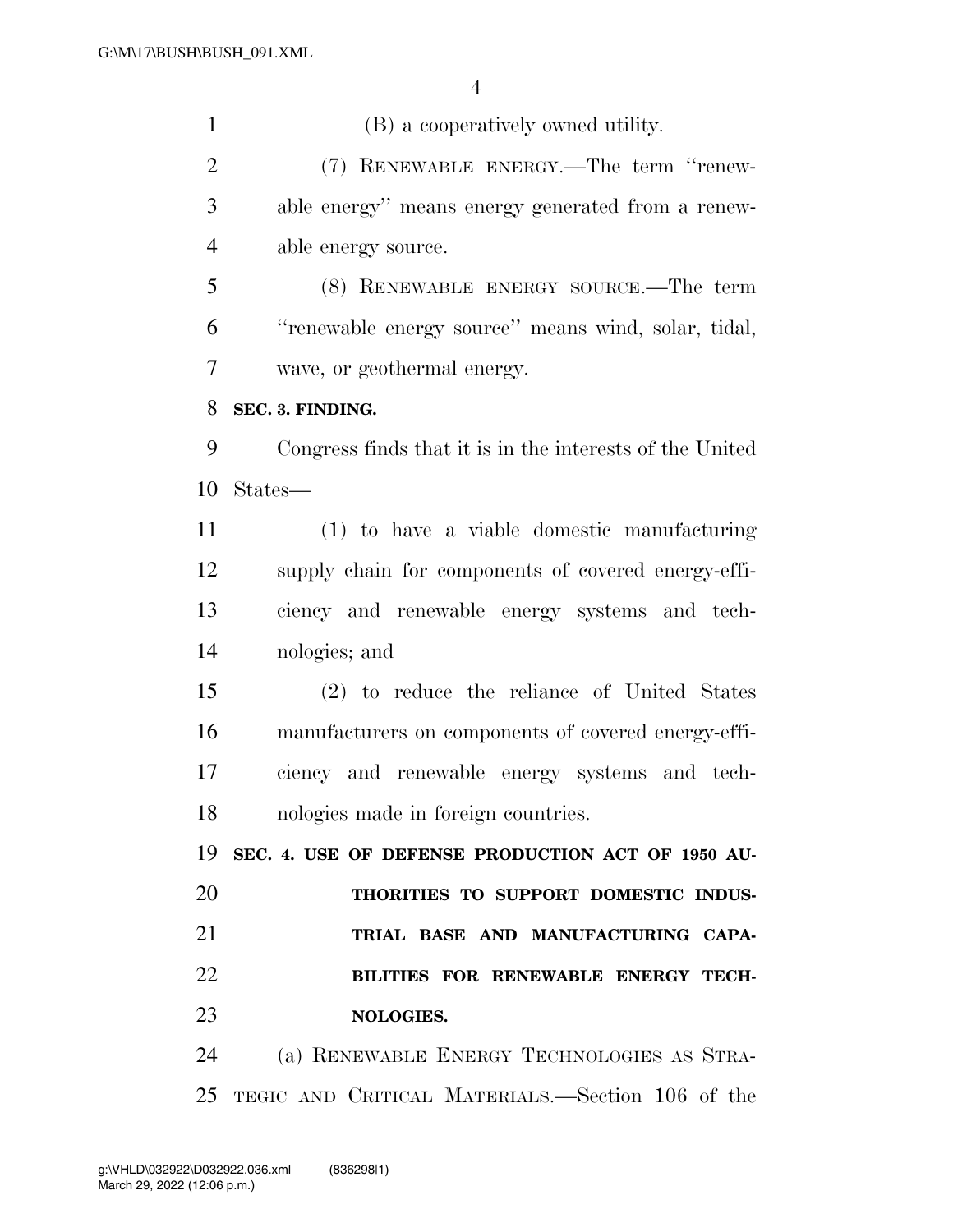Defense Production Act of 1950 (50 U.S.C. 4516) is amended—

 (1) by inserting "(a)" before "For purposes"; and

(2) by adding at the end the following:

 ''(b) The designation of energy as a strategic and critical material under subsection (a) includes the designa- tion of covered energy-efficiency and renewable energy sys- tems and technologies (as defined in section 2 of the En- ergy Security and Independence Act of 2022) as strategic and critical materials.''.

(b) APPROPRIATION.—

 (1) IN GENERAL.—In addition to amounts oth- erwise available, there is appropriated for fiscal year 2022, out of any money in the Treasury not other- wise appropriated, \$100,000,000,000 to the Presi-dent to carry out subsection (c).

18 (2) AVAILABILITY OF AMOUNTS.—Amounts ap- propriated under paragraph (1) shall remain avail-able until September 30, 2032.

 (c) SUPPORT FOR DOMESTIC INDUSTRIAL BASE AND MANUFACTURING CAPABILITIES.—

 (1) IN GENERAL.—The President shall use the authorities under titles I and III and section 708(c) of the Defense Production Act of 1950 (50 U.S.C.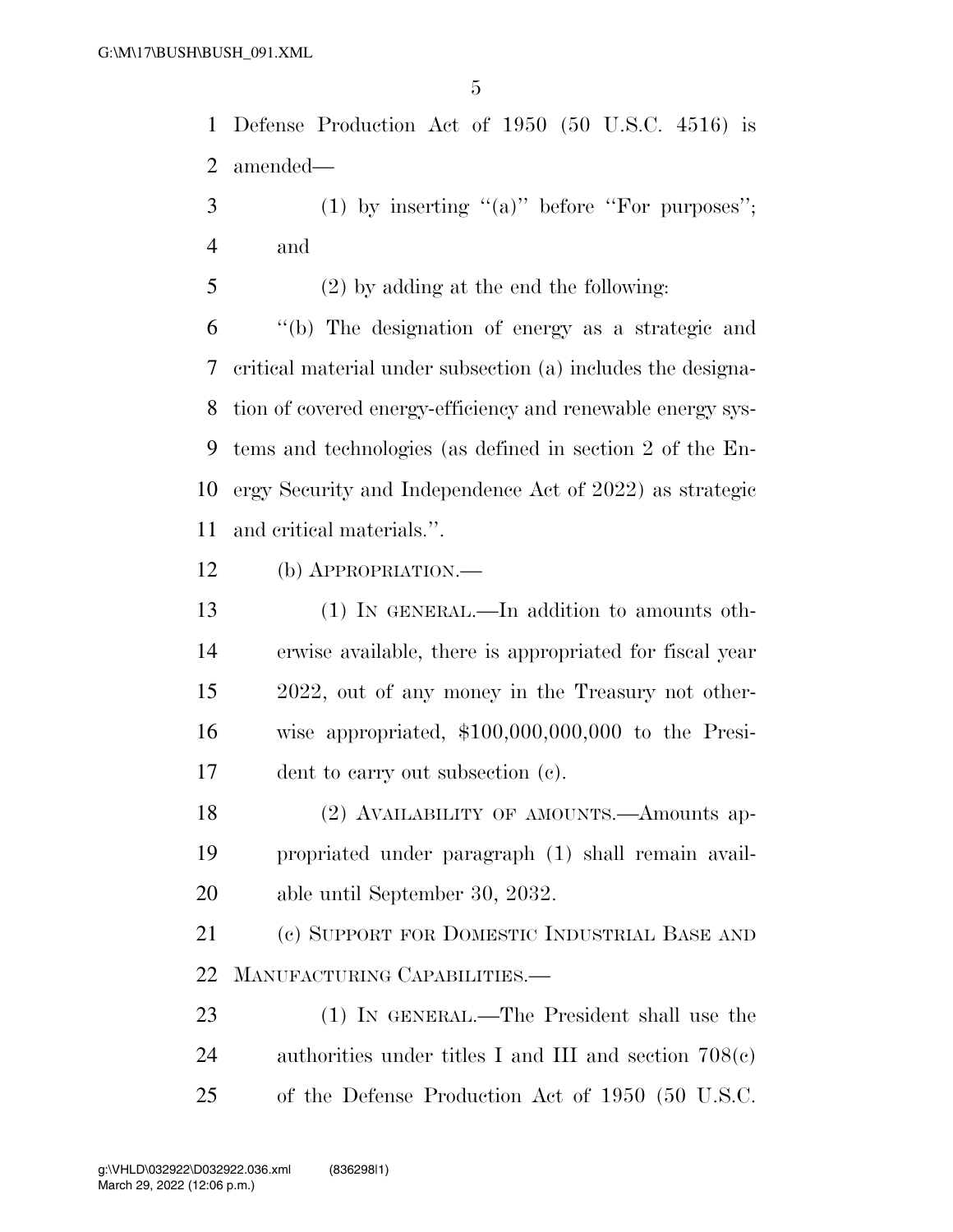| $\mathbf{1}$   | 4501 et seq.) to establish, maintain, protect, or re- |
|----------------|-------------------------------------------------------|
| $\overline{2}$ | store the domestic industrial base and manufac-       |
| 3              | turing capabilities for covered energy-efficiency and |
| $\overline{4}$ | renewable energy systems and technologies, includ-    |
| 5              | ing by providing loan guarantees, loans, purchase     |
| 6              | agreements, and grants to manufacturing entities to   |
| 7              | expand the domestic productive capacity of those en-  |
| 8              | tities and repurpose equipment to meet the manufac-   |
| 9              | turing demands of such systems and technologies.      |
| 10             | (2) REQUIREMENTS.—In carrying out para-               |
| 11             | graph $(1)$ , the President shall—                    |
| 12             | (A) identify the domestic industrial base             |
| 13             | needs to transform the United States domestic         |
| 14             | energy system into a 100 percent renewable en-        |
| 15             | ergy system;                                          |
| 16             | (B) use the authorities under title I of the          |
| 17             | Defense Production Act (50 U.S.C. 4501 et             |
| 18             | $seq.$ )—                                             |
| 19             | (i) to prioritize contracts and allocate              |
| 20             | materials, services, and facilities to achieve        |
| 21             | the goal described in subparagraph $(A)$ ;            |
| 22             | and                                                   |
| 23             | (ii) to allocate the strategic and crit-              |
| 24             | ical materials described in section 106(b)            |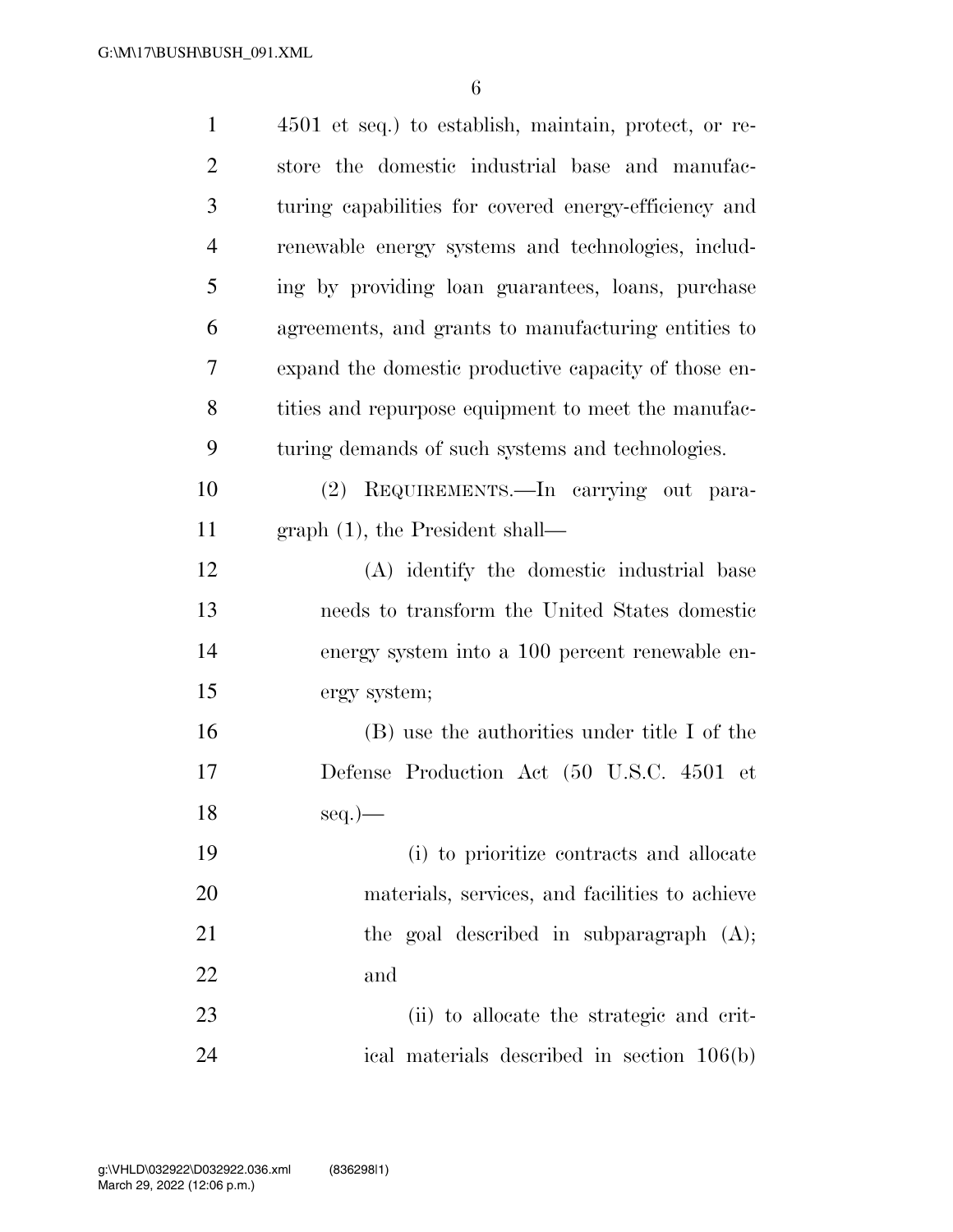| $\mathbf{1}$   | of that Act, as added by subsection (a), in               |
|----------------|-----------------------------------------------------------|
| $\overline{2}$ | a manner that prioritizes—                                |
| 3              | (I) environmental justice commu-                          |
| $\overline{4}$ | nities first;                                             |
| 5              | (II) publicly owned systems of re-                        |
| 6              | newable energy;                                           |
| $\overline{7}$ | (III) systems that reduce utility                         |
| 8              | and energy costs in the United States;                    |
| 9              | (IV) Federal agencies whose                               |
| 10             | buildings can be used as<br>public                        |
| 11             | sources of solar energy for environ-                      |
| 12             | mental justice communities; and                           |
| 13             | (C) take the actions described in subpara-                |
| 14             | graph (B) in tandem with existing financial and           |
| 15             | technical assistance programs of the Depart-              |
| 16             | ment of Energy, the Department of Transpor-               |
| 17             | tation, and such other agencies as the President          |
| 18             | considers appropriate; and                                |
| 19             | (D) coordinate with the task force estab-                 |
| 20             | lished under section 5.                                   |
| 21             | SEC. 5. DOMESTIC RENEWABLE ENERGY INDUSTRIAL BASE         |
| 22             | <b>TASK FORCE.</b>                                        |
| 23             | (a) IN GENERAL.—The President shall establish a           |
| 24             | domestic renewable energy industrial base task force that |
| 25             | includes—                                                 |
|                |                                                           |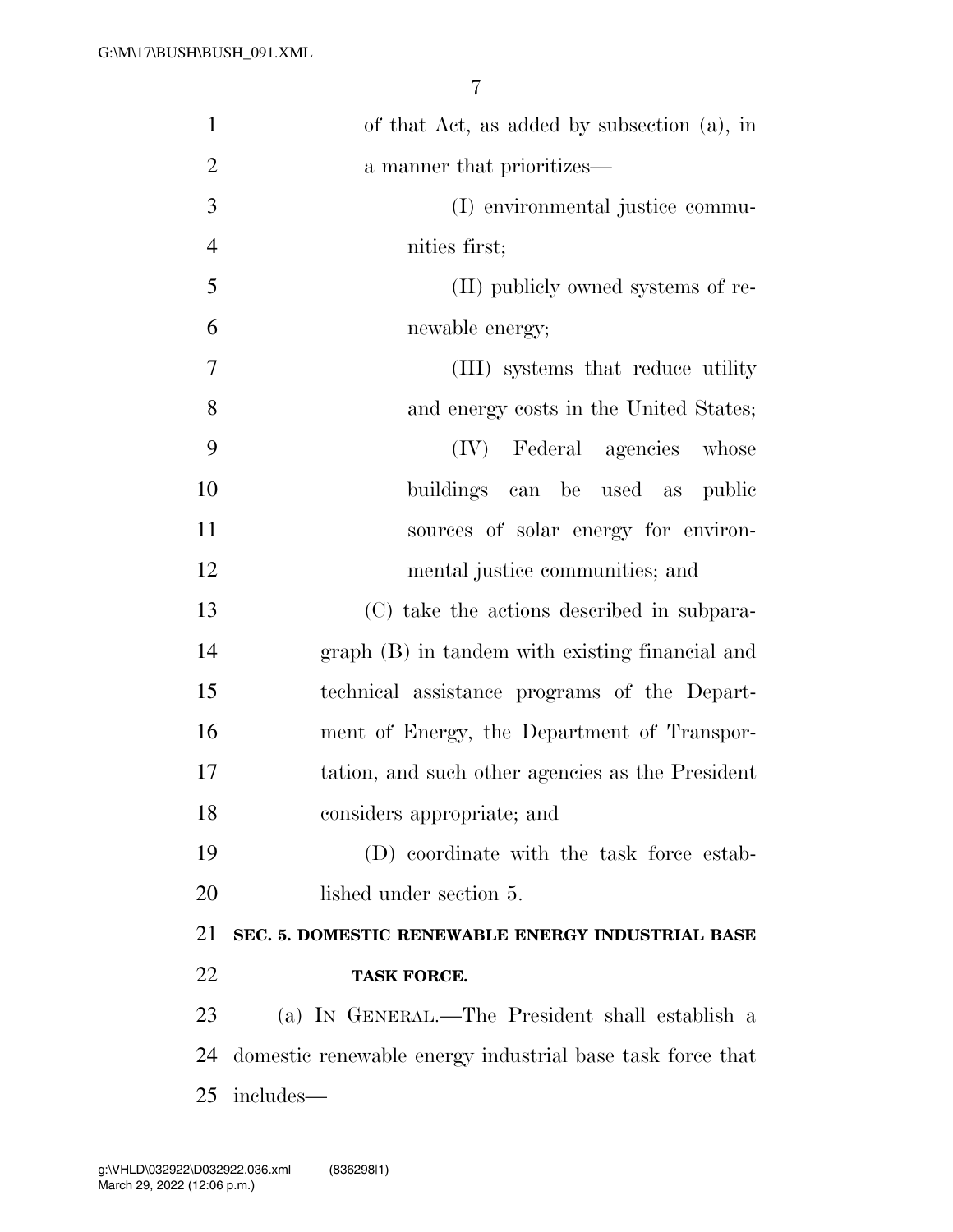| $\mathbf{1}$   | (1) manufacturers, engineers, scientists, and            |
|----------------|----------------------------------------------------------|
| $\overline{2}$ | planning experts in the fields of—                       |
| 3              | (A) equitable energy; and                                |
| $\overline{4}$ | (B) energy democracy and transportation                  |
| 5              | design;                                                  |
| 6              | (2) environmental justice community leaders;             |
| 7              | $(3)$ labor unions;                                      |
| 8              | (4) the Secretary of Energy, the Secretary of            |
| 9              | Transportation, and the Secretary of Labor;              |
| 10             | (5) staff of the National Laboratories (as de-           |
| 11             | fined in section 2 of the Energy Policy Act of 2005      |
| 12             | $(42 \text{ U.S.C. } 15801)$ ; and                       |
| 13             | (6) other relevant Federal, State, and local             |
| 14             | agencies.                                                |
| 15             | (b) DUTIES.—The task force established under sub-        |
| 16             | section (a) shall develop a manufacturing and allocation |
|                | $17$ plan—                                               |
| 18             | (1) to establish, maintain, protect, and restore         |
| 19             | a domestic industrial base and manufacturing capa-       |
| 20             | bilities for covered energy-efficiency and renewable     |
| 21             | energy systems and technologies;                         |
| 22             | $(2)$ to reach the goal of a 100 percent renew-          |
| 23             | able energy system as soon as possible, using the        |
| 24             | best available science and technologies;                 |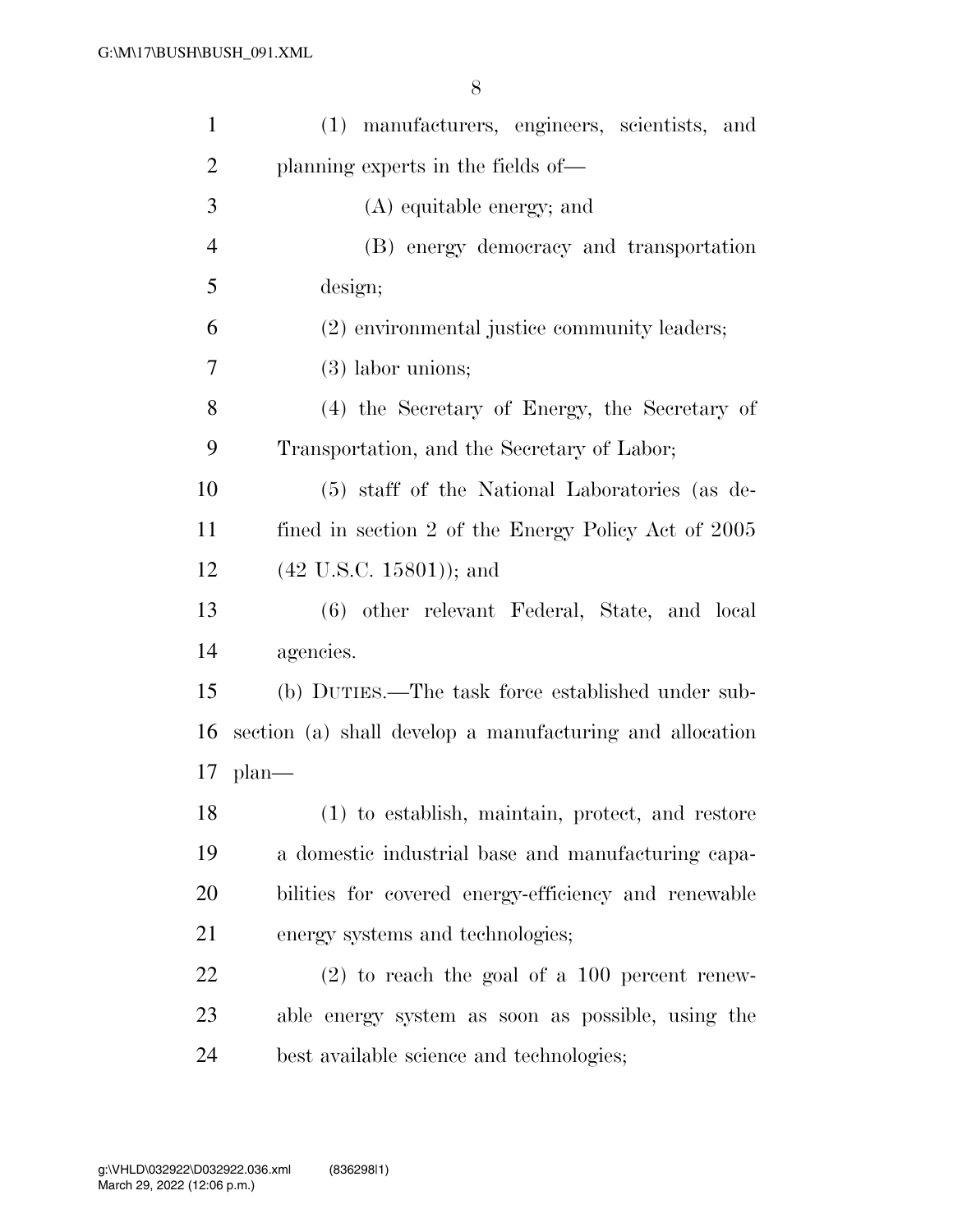| $\mathbf{1}$   | (3) to prioritize distributed energy resources                |
|----------------|---------------------------------------------------------------|
| $\overline{2}$ | and storage to boost climate resilience and equity;           |
| 3              | (4) to make an equitable allocation of Federal                |
| $\overline{4}$ | renewable energy investments and assistance, in               |
| 5              | partnership with environmental justice communities            |
| 6              | and public entities; and                                      |
| 7              | (5) to ensure that the domestic industrial base               |
| 8              | of covered energy-efficiency and renewable energy             |
| 9              | systems and technologies creates and maintains                |
| 10             | high-quality jobs that are represented by labor orga-         |
| 11             | nizations.                                                    |
| 12             | (c) APPROPRIATIONS.—In addition to amounts other-             |
| 13             | wise available, there is appropriated, out of any money in    |
| 14             | the Treasury not otherwise appropriated, $$25,000,000$ to     |
| 15             | the President to carry out this section for fiscal year 2022, |
| 16             | to remain available until September 30, 2031.                 |
| 17             | SEC. 6. RENEWABLE ENERGY GENERATION SYSTEM COM-               |
| 18             | PONENT MANUFACTURING SUPPLY CHAIN                             |
| 19             | ASSISTANCE.                                                   |
| 20             | (a) IN GENERAL.—Not later than 180 days after the             |
| 21             | date of enactment of this Act, the Secretary of Energy        |
| 22             | (referred to in this section as the "Secretary") shall estab- |
| 23             | lish a program (referred to in this section as the "pro-      |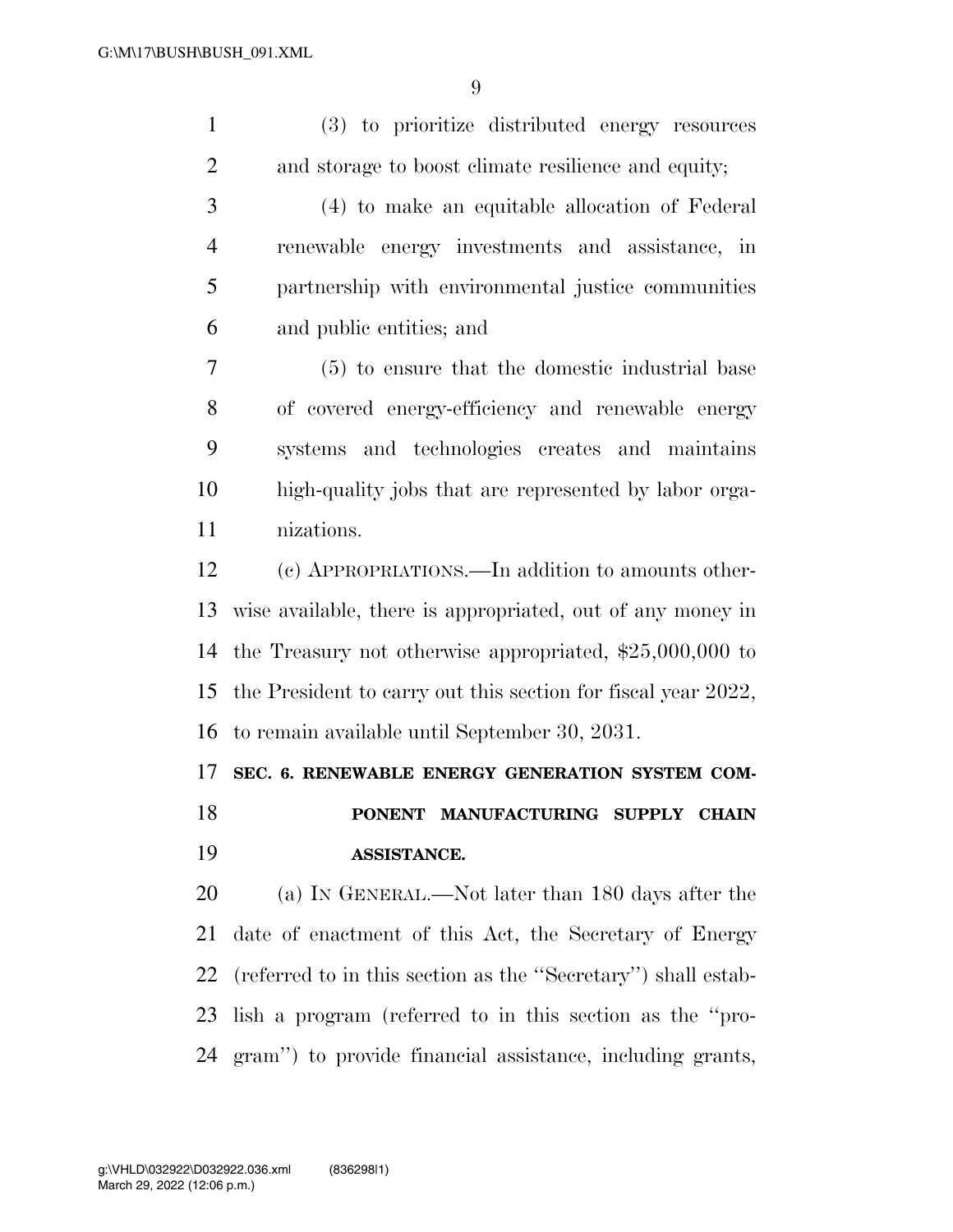direct loans, and loan guarantees, to eligible entities to carry out projects—

- (1) to construct new facilities that manufacture components of covered energy-efficiency and renew-able energy systems and technologies; and
- (2) to retool, retrofit, or expand existing facili- ties that manufacture, or have the ability to manu- facture, components of covered energy-efficiency and renewable energy systems and technologies.

 (b) APPLICATION.—To be eligible to receive financial assistance under the program, an eligible entity shall sub- mit to the Secretary an application at such time, in such manner, and containing such information as the Secretary may require.

 (c) PRIORITY.—In providing financial assistance under the program, the Secretary shall give priority to projects that—

 (1) have the potential to benefit an environ- mental justice community, including by reducing the pollution and emissions within, and the utility costs of, such a community;

 (2) are strategically located near manufacturers of components of covered energy-efficiency and re-newable energy systems and technologies to create a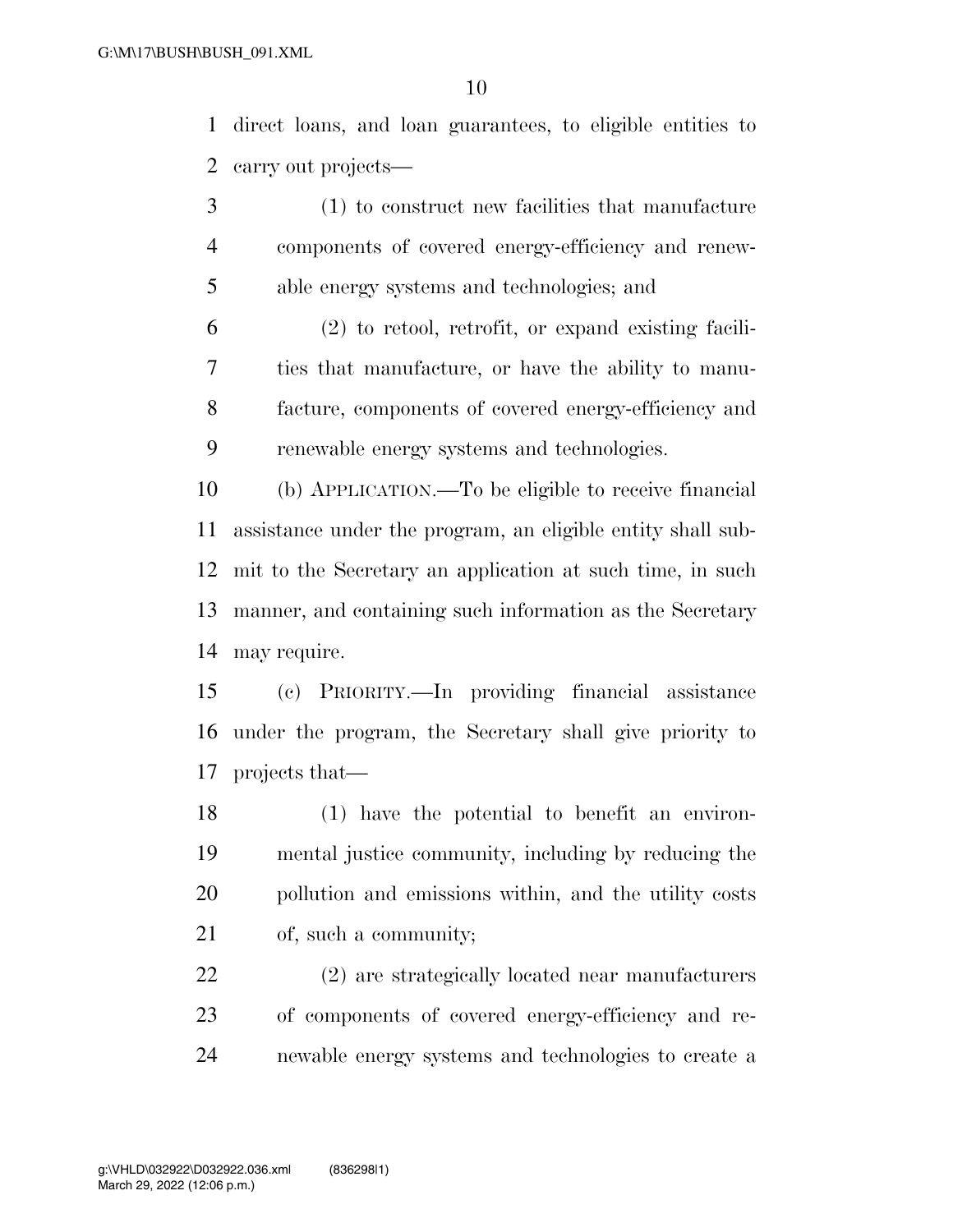| $\mathbf{1}$   | geographic concentration of those manufacturers in         |
|----------------|------------------------------------------------------------|
| 2              | the manufacturing supply chain;                            |
| 3              | (3) have potential to directly and indirectly cre-         |
| $\overline{4}$ | ate domestic jobs, including jobs for low-income           |
| 5              | communities, dislocated workers, and workers from          |
| 6              | groups that are underrepresented in the manufac-           |
| 7              | turing industry, including formerly incarcerated           |
| 8              | workers;                                                   |
| 9              | (4) will result in economic development or eco-            |
| 10             | nomic diversification in economically distressed re-       |
| 11             | gions or localities; and                                   |
| 12             | (5) do not expedite or fast track any applicable           |
| 13             | environmental review processes.                            |
| 14             | (d) DIRECT LOAN CONDITIONS.—A direct loan made             |
| 15             | under the program shall—                                   |
| 16             | (1) bear interest at a rate that does not exceed           |
| 17             | a level that the Secretary determines to be appro-         |
| 18             | priate; and                                                |
| 19             | $(2)$ be subject to such other terms and condi-            |
| 20             | tions as the Secretary determines to be appropriate.       |
| 21             | (e) COST SHARING FOR GRANTS.—Section $988(c)$ of           |
| 22             | the Energy Policy Act of $2005$ (42 U.S.C. 16352(c)) shall |
| 23             | apply to a grant made under the program.                   |
| $\mathcal{L}$  | $f(x)$ Comprisions on December on Finisherity Agencies     |

 (f) CONDITIONS OF RECEIPT OF FINANCIAL ASSIST-ANCE.—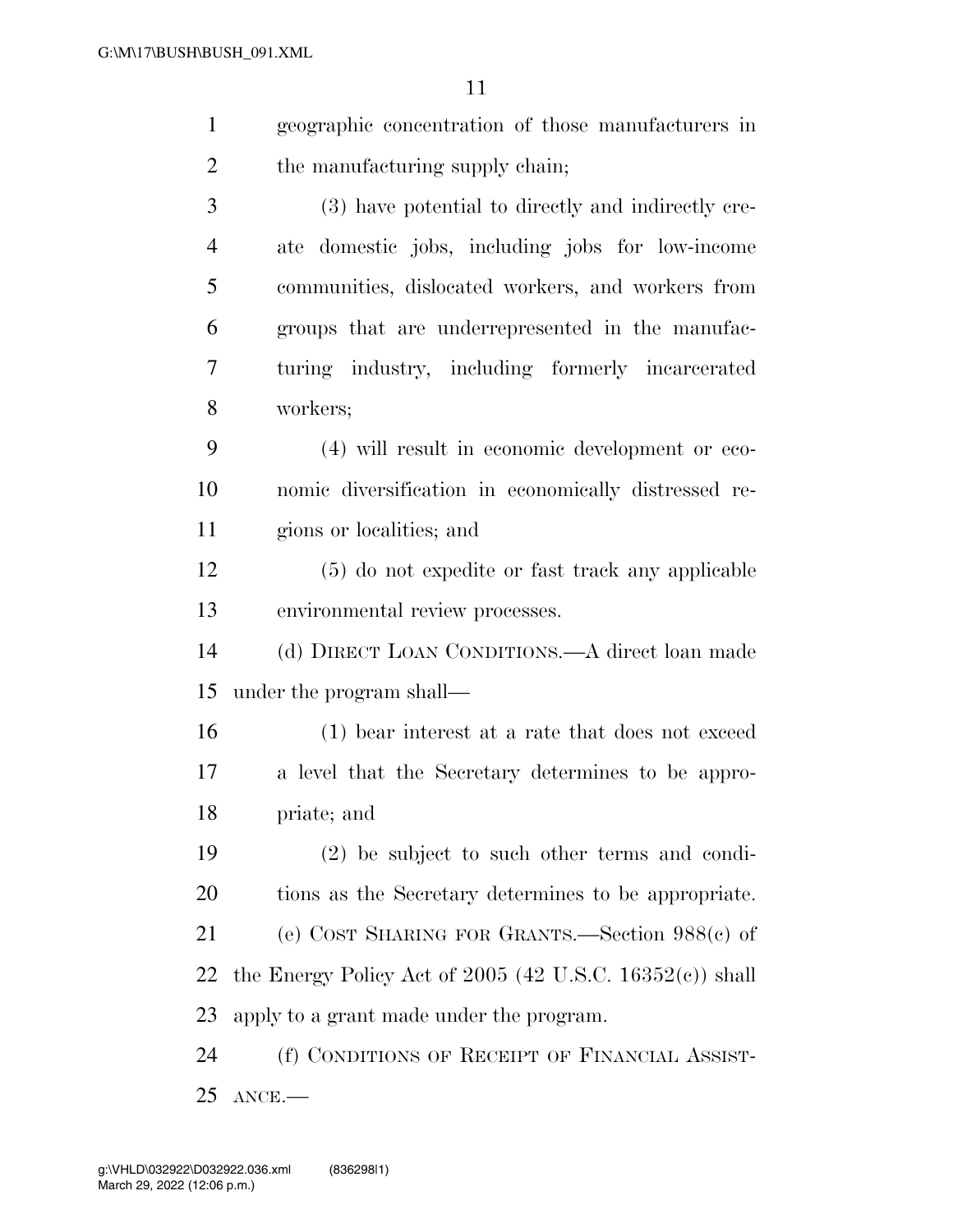| $\mathbf{1}$   | (1) REQUIRED AGREEMENT.—An eligible entity         |
|----------------|----------------------------------------------------|
| $\overline{2}$ | awarded financial assistance under the program     |
| 3              | shall enter into an agreement that specifies that, |
| $\overline{4}$ | during the 5-year period immediately following the |
| 5              | award of the financial assistance—                 |
| 6              | (A) the eligible entity will not—                  |
| 7              | (i) repurchase an equity security of               |
| 8              | the eligible entity or any parent company          |
| 9              | of the eligible entity that is listed on a na-     |
| 10             | tional securities exchange, except to the ex-      |
| 11             | tent required under a contractual obliga-          |
| 12             | tion that is in effect as of the date of en-       |
| 13             | actment of this Act;                               |
| 14             | (ii) outsource or offshore jobs to a lo-           |
| 15             | cation outside of the United States; or            |
| 16             | (iii) abrogate existing collective bar-            |
| 17             | gaining agreements; and                            |
| 18             | (B) the eligible entity will remain neutral        |
| 19             | in any union organizing effort.                    |
| 20             | FINANCIAL PROTECTION OF<br>(2)<br>GOVERN-          |
| 21             | MENT.                                              |
| 22             | (A) IN GENERAL.—Financial assistance               |
| 23             | may not be awarded under the program to an         |
| 24             | eligible entity unless—                            |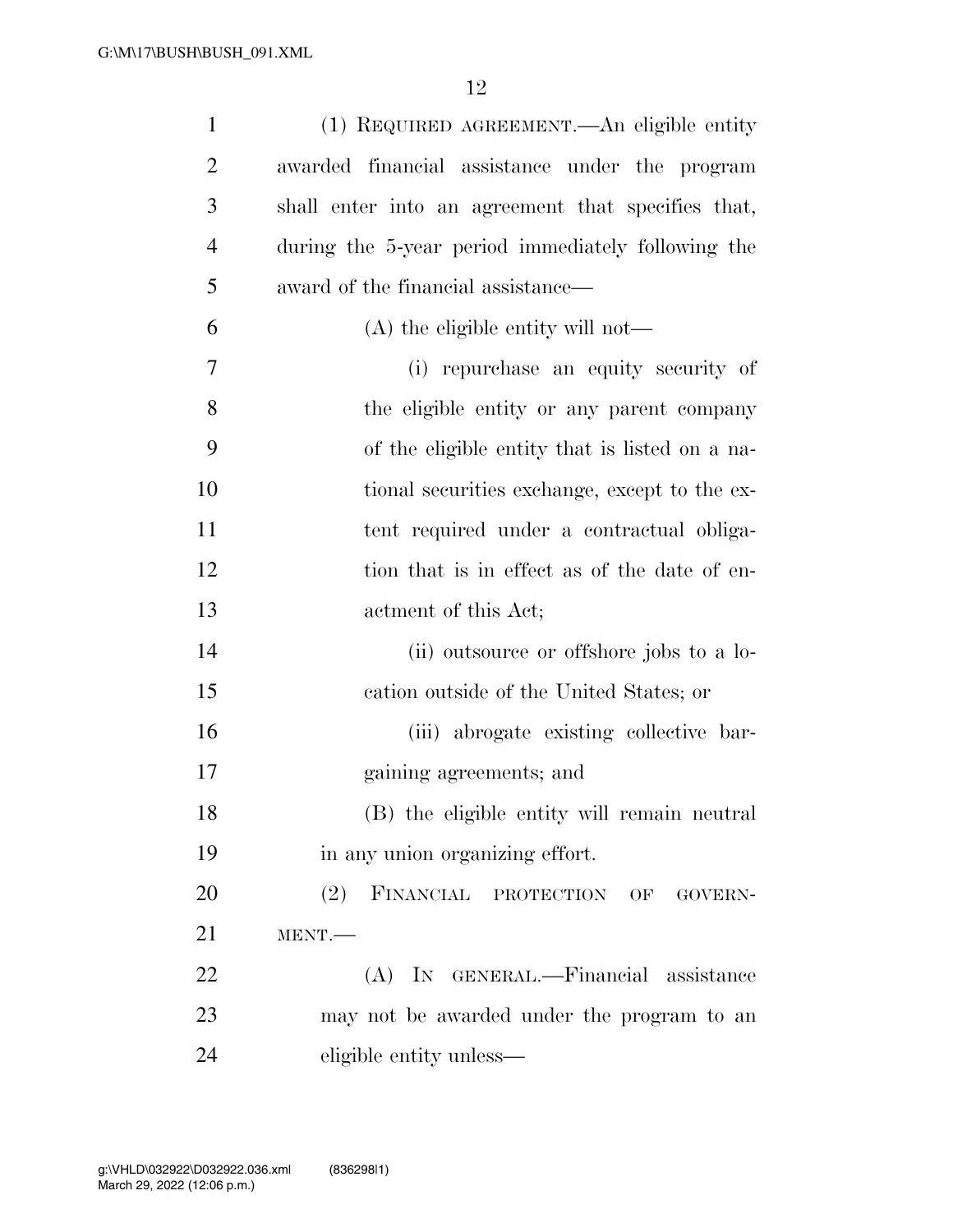| $\mathbf{1}$   | $(i)(I)$ the eligible entity has issued se-       |
|----------------|---------------------------------------------------|
| $\overline{2}$ | curities that are traded on a national secu-      |
| 3              | rities exchange; and                              |
| $\overline{4}$ | (II) the Secretary of the Treasury re-            |
| 5              | ceives a warrant or equity interest in the        |
| 6              | eligible entity; or                               |
| 7              | (ii) in the case of an eligible entity            |
| 8              | other than an eligible entity described in        |
| 9              | clause $(i)(I)$ , the Secretary of the Treasury   |
| 10             | receives, in the discretion of the Secretary      |
| 11             | of the Treasury—                                  |
| 12             | (I) a warrant or equity interest                  |
| 13             | in the eligible entity; or                        |
| 14             | (II) a senior debt instrument                     |
| 15             | issued by the eligible entity.                    |
| 16             | (B) TERMS AND CONDITIONS.—The terms               |
| 17             | and conditions of any warrant, equity interest,   |
| 18             | or senior debt instrument received under sub-     |
| 19             | paragraph $(A)(ii)$ shall be set by the Secretary |
| 20             | and shall meet the following requirements:        |
| 21             | (i) PURPOSES.—Such terms and con-                 |
| 22             | ditions shall be designed to provide for rea-     |
| 23             | sonable participation by the Secretary, for       |
| 24             | the benefit of taxpayers, in—                     |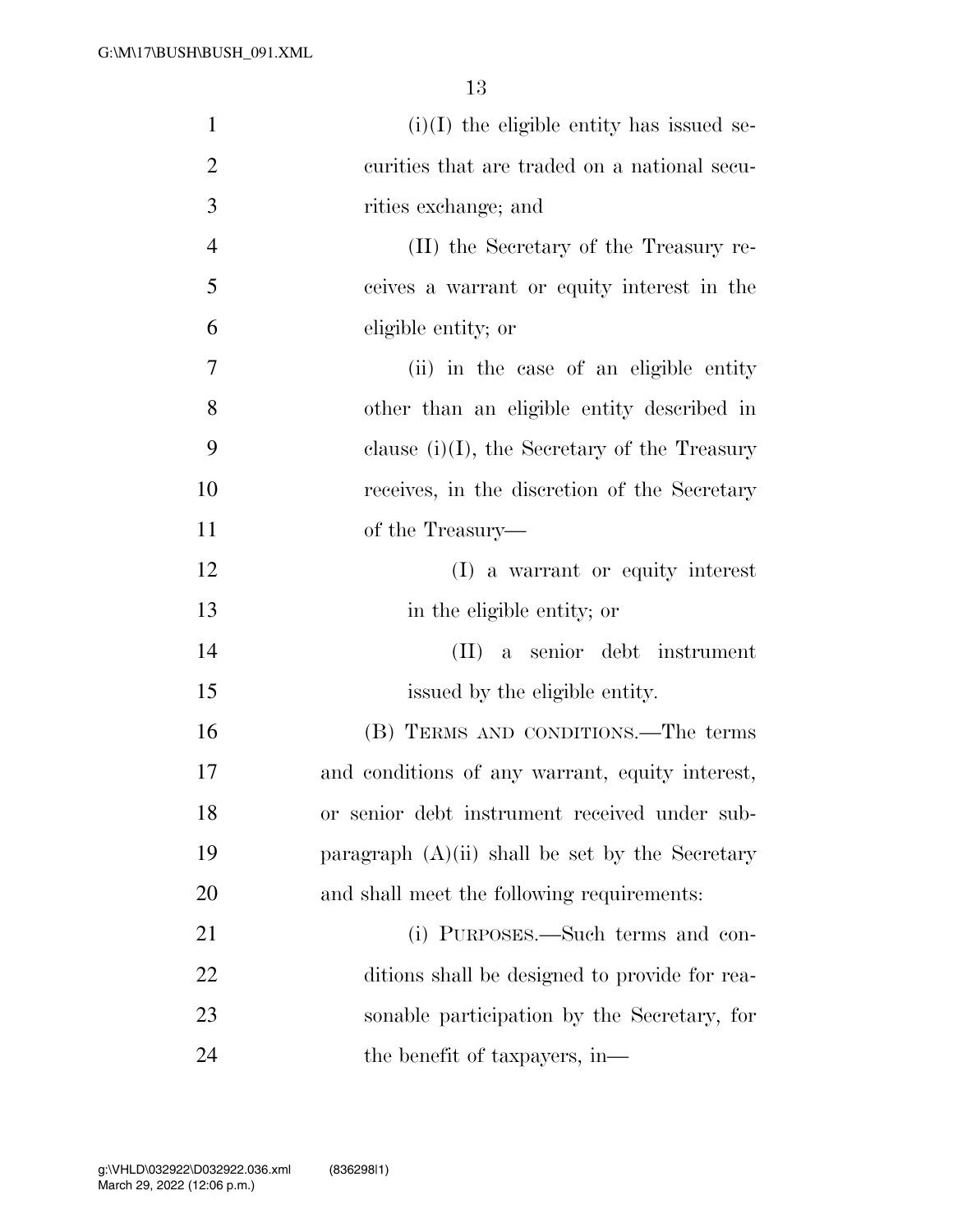| $\mathbf{1}$   | (I) equity appreciation in the              |
|----------------|---------------------------------------------|
| $\overline{2}$ | case of a warrant or other equity in-       |
| 3              | terest; or                                  |
| $\overline{4}$ | (II) a reasonable interest rate             |
| 5              | premium, in the case of a debt instru-      |
| 6              | ment.                                       |
| $\overline{7}$ | (ii) AUTHORITY TO SELL, EXERCISE,           |
| 8              | OR SURRENDER.-                              |
| 9              | (I) IN GENERAL.—For the pri-                |
| 10             | mary benefit of taxpayers, the Sec-         |
| 11             | retary may sell, exercise, or surrender     |
| 12             | a warrant or any senior debt instru-        |
| 13             | ment received under this paragraph.         |
| 14             | (II) No vortng.—The Secretary               |
| 15             | shall not exercise voting power with        |
| 16             | respect to any shares of common             |
| 17             | stock acquired under this paragraph.        |
| 18             | (iii) SUFFICIENCY.—If the Secretary         |
| 19             | determines that an eligible entity cannot   |
| 20             | feasibly issue warrants or other equity in- |
| 21             | terests as required by this paragraph, the  |
| 22             | Secretary may accept a senior debt instru-  |
| 23             | ment in an amount and on such terms as      |
| 24             | the Secretary determines appropriate.       |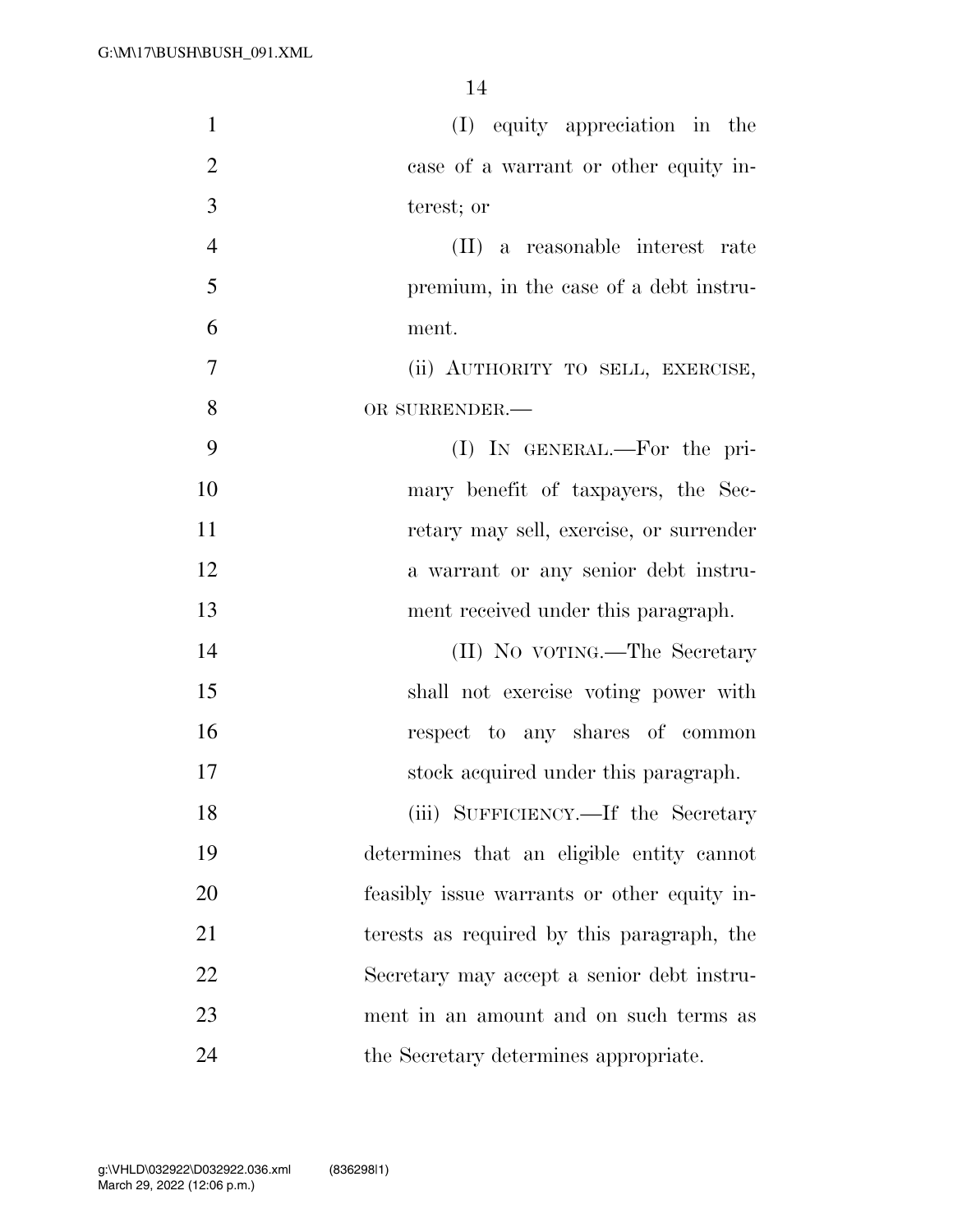(g) FREE, PRIOR, AND INFORMED CONSENT FOR IN- DIGENOUS COMMUNITIES IN THE SITING PROCESS.—The Secretary shall establish standards and procedural re- quirements to secure free, prior, and informed consent of Indian Tribes to the siting of projects carried out with financial assistance under the program that affect Indian land, water, livelihoods, and culture, including off-reserva- tion treaty-reserved rights to hunting, fishing, gathering, and protection of, and access to, sacred sites.

 (h) PROHIBITION.—In carrying out the program, the Secretary may not provide financial assistance for projects that will source components of covered energy-efficiency and renewable energy systems and technologies from, or supply components of covered energy-efficiency and renew- able energy systems and technologies to, entities that use forced labor (as defined in section 307 of the Tariff Act of 1930 (19 U.S.C. 1307)).

 (i) STUDY AND REPORT.—Not later than 1 year after the date of enactment of this Act, the Secretary shall con- duct, and submit to Congress a report describing the re-sults of, a study on—

 (1) opportunities to convert fossil fuel infra-structure into renewable energy infrastructure;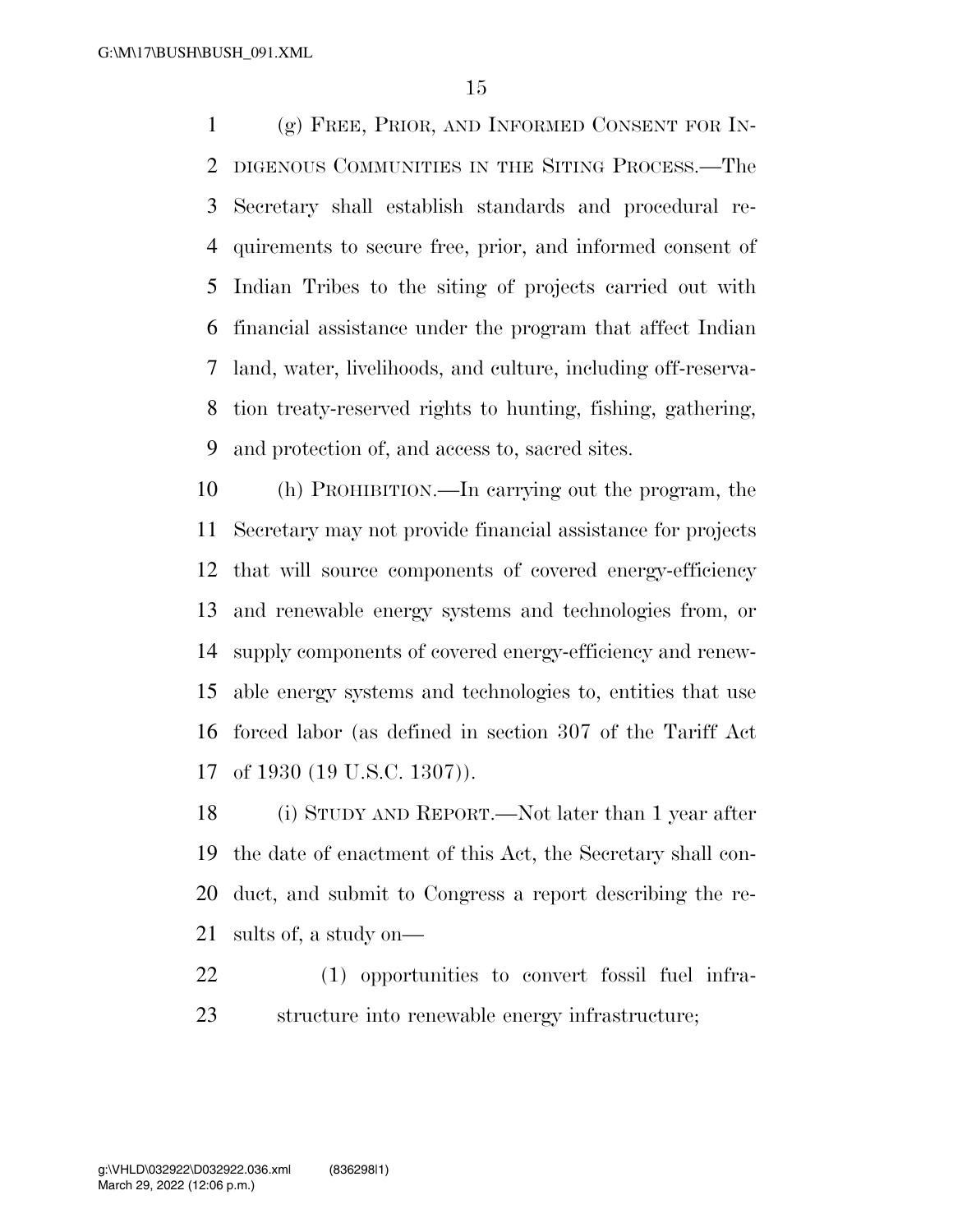(2) gaps in the current United States manufac- turing supply chains for covered energy-efficiency and renewable energy systems and technologies; and (3) benefits to the energy security of the United States of onshoring supply chains for covered en- ergy-efficiency and renewable energy systems and technologies.

 (j) AUTHORIZATION OF APPROPRIATIONS.—There is authorized to be appropriated to carry out this section \$10,000,000,000 for the period of fiscal years 2023 through 2032.

#### **SEC. 7. WEATHERIZATION ASSISTANCE PROGRAM.**

 Section 422 of the Energy Conservation and Produc-tion Act (42 U.S.C. 6872) is amended—

 (1) by striking the section designation and heading and all that follows through ''For the'' and inserting the following:

#### **''SEC. 422. APPROPRIATIONS.**

19 'For the"; and

 (2) in the matter preceding paragraph (1), by striking ''are authorized to be appropriated—'' and all that follows through the period at the end of paragraph (2) and inserting ''is appropriated, out of any funds in the Treasury not otherwise appro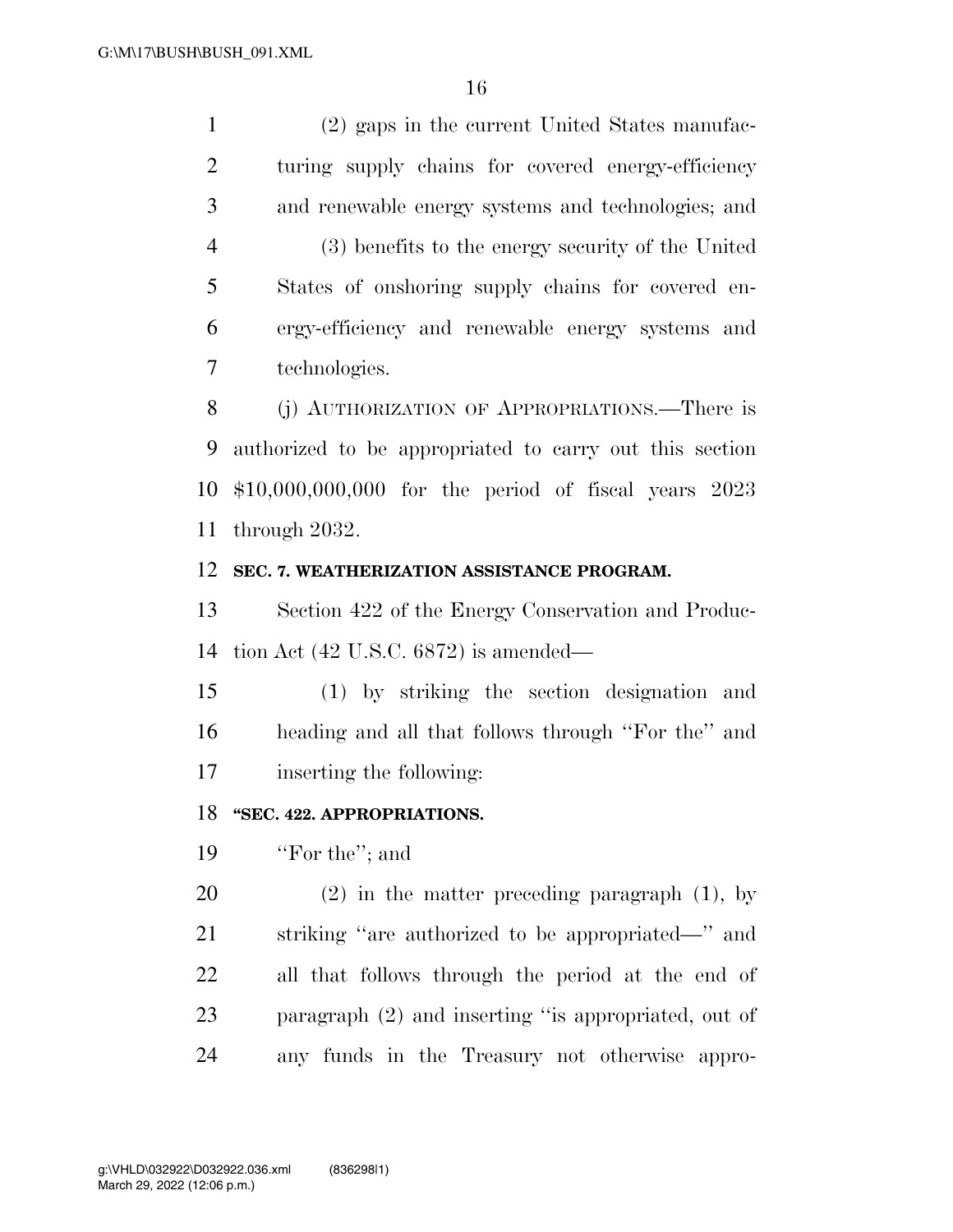priated, \$3,000,000,000 for each of fiscal years 2023 through 2032.''.

#### **SEC. 8. PUBLIC HEAT PUMPS.**

 In addition to amounts otherwise available, there is appropriated for fiscal year 2022, out of any funds in the Treasury not otherwise appropriated, \$10,000,000,000 to the Secretary of Energy, acting through the Office of En- ergy Efficiency and Renewable Energy, to procure and in- stall public heat pumps, to remain available until Sep-tember 30, 2032.

#### **SEC. 9. MINIMUM LABOR STANDARDS.**

(a) DEFINITIONS.—In this section:

 (1) COVERED ENTITY.—The term ''covered en- tity'' means an entity that directly or indirectly re- ceives funds or assistance under a covered energy program, without regard to the form, amount, or type of Federal assistance provided.

 (2) COVERED ENERGY PROGRAM.—The term ''covered energy program'' means—

 (A) a program authorized under this Act; or

 (B) the Weatherization Assistance Pro- gram for Low-Income Persons established under part A of title IV of the Energy Con-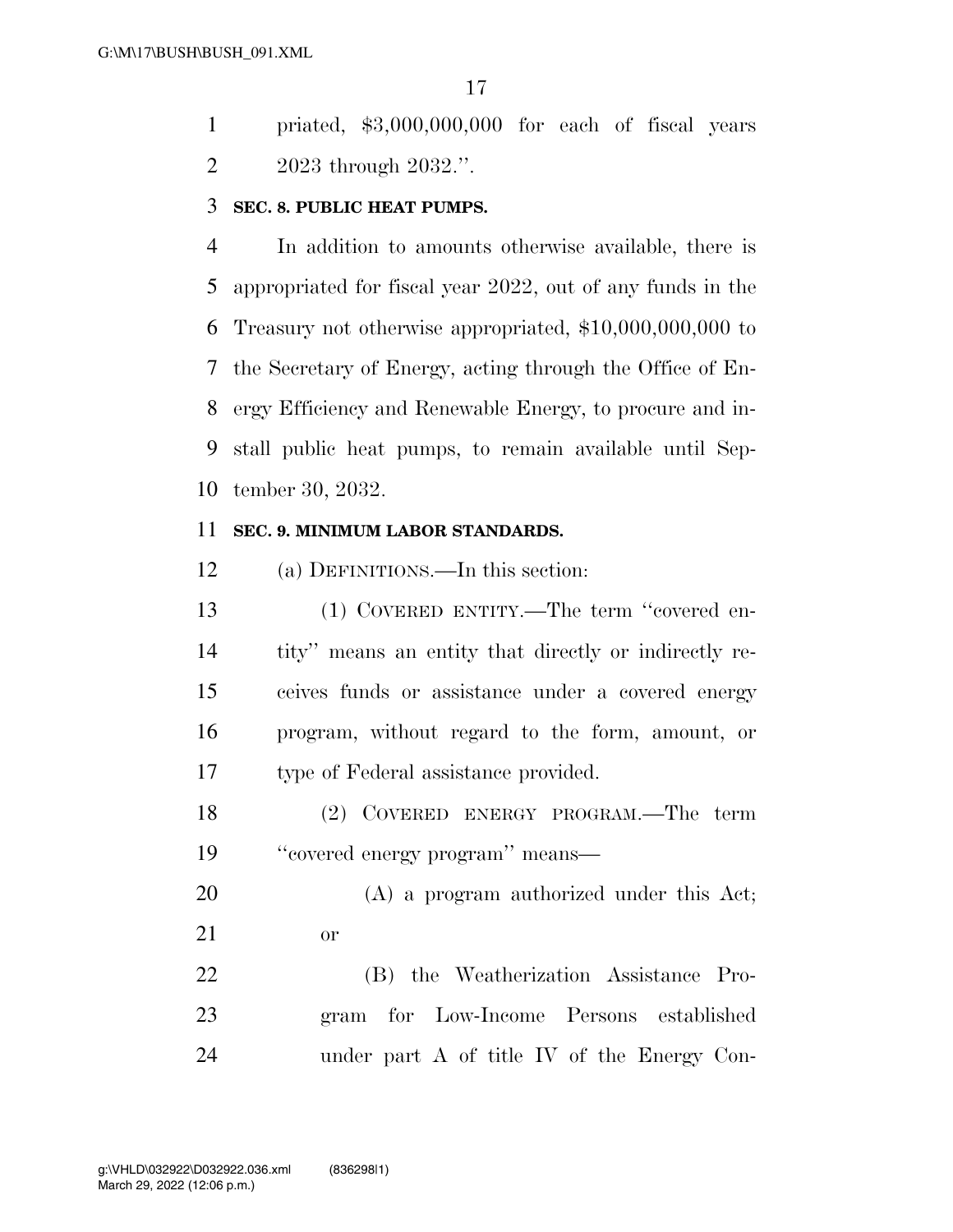| $\mathbf{1}$   | servation and Production Act (42 U.S.C. 6861)               |
|----------------|-------------------------------------------------------------|
| $\overline{2}$ | $et seq.$ ).                                                |
| 3              | (3) PROJECT LABOR AGREEMENT.—The term                       |
| $\overline{4}$ | "project labor agreement" means a pre-hire collec-          |
| 5              | tive bargaining agreement with one or more labor            |
| 6              | organizations that—                                         |
| 7              | (A) establishes the terms and conditions of                 |
| 8              | employment for a specific construction project;             |
| 9              | and                                                         |
| 10             | (B) is an agreement described in section                    |
| 11             | 8(f) of the National Labor Relations Act (29)               |
| 12             | U.S.C. $158(f)$ ).                                          |
| 13             | (b) LABOR STANDARD REQUIREMENTS.-Notwith-                   |
| 14             | standing any other provision of law, a covered entity shall |
| 15             | comply with the labor standards under this section.         |
| 16             | (c) PREVAILING WAGES.—A covered entity shall en-            |
| 17             | sure the following:                                         |
| 18             | (1) LABORERS AND MECHANICS.—Any laborer                     |
| 19             | or mechanic employed by the covered entity, or any          |
| 20             | contractor or subcontractor in the performance of           |
| 21             | work funded or assisted, in whole or in part, under         |
| 22             | a covered energy program, shall be paid wages at            |
| 23             | rates not less than those prevailing on work of a           |
| 24             | similar character in the locality, as determined by         |
| 25             | the Secretary of Labor under subchapter IV of chap-         |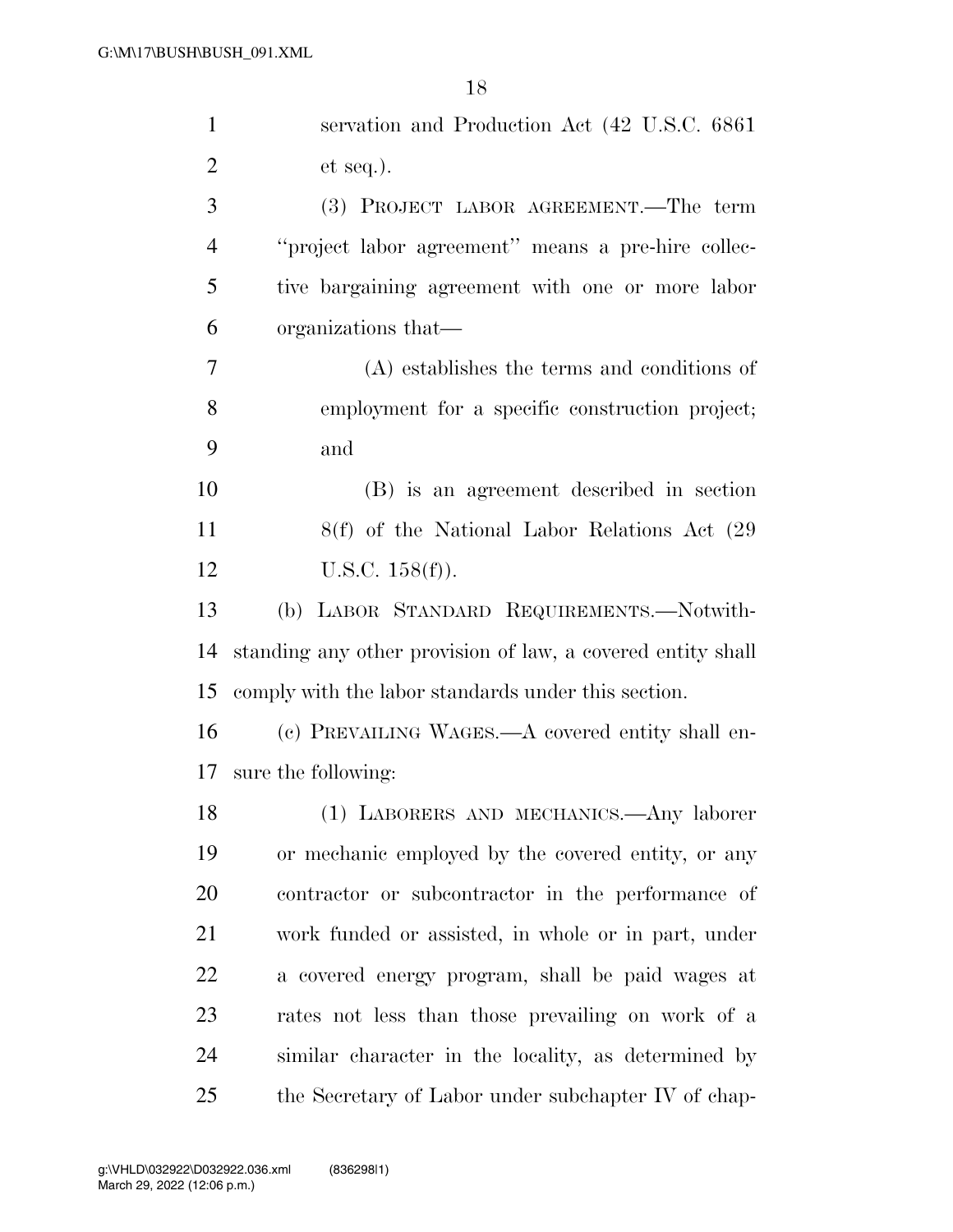ter 31 of title 40, United States Code (commonly known as the ''Davis-Bacon Act''). With respect to the labor standards in this subsection, the Secretary of Labor shall have the authority and functions set forth in Reorganization Plan Numbered 14 of 1950 (64 Stat. 1267; 5 U.S.C. App.) and section 3145 of title 40, United States Code.

 (2) OTHER WORKERS.—All individuals em- ployed by the covered entity, or any contractor or subcontractor using funds or other assistance pro- vided under a covered energy program, in the manu- facture or furnishing of materials, supplies, articles, or equipment shall be paid wages at rates not less than employees performing similar work or in the particular or similar industries or groups of indus- tries currently operating in the locality in which the materials, supplies, articles, or equipment are to be manufactured or furnished, as determined by the Secretary of Labor in accordance with sections 6501 through 6511 of title 41, United States Code (com-monly known as the ''Public Contracts Act'').

22 (d) LABOR-MANAGEMENT COOPERATION.—

(1) DEFINITIONS.—In this subsection:

 (A) NLRA DEFINITIONS.—The terms 25 "employee", "employer", and "labor organiza-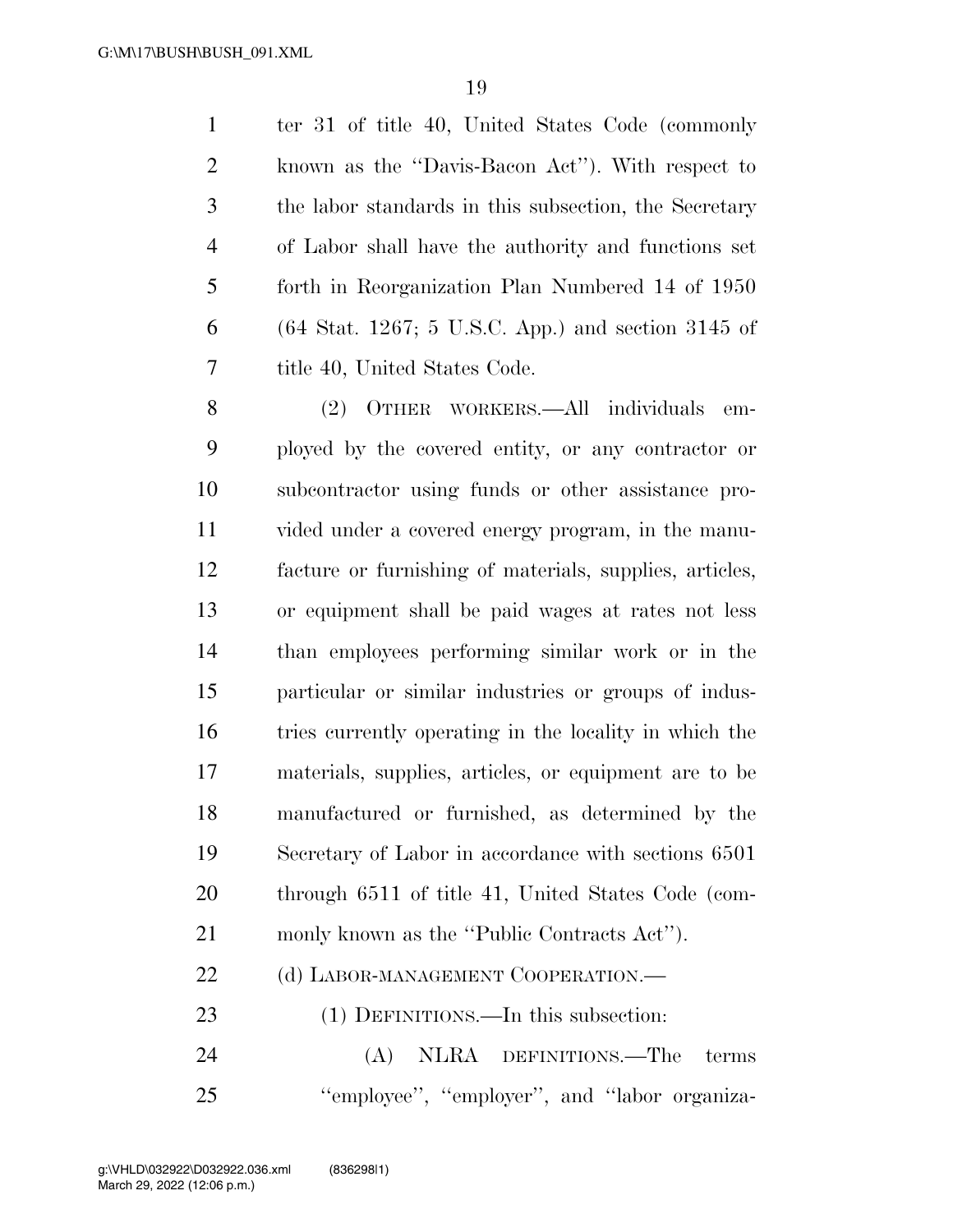| $\mathbf{1}$   | tion" have the meanings given the terms in sec-          |
|----------------|----------------------------------------------------------|
| $\overline{2}$ | tion 2 of the National Labor Relations Act (29)          |
| 3              | U.S.C. 152).                                             |
| $\overline{4}$ | (B) BOARD.—The term "Board" means                        |
| 5              | the National Labor Relations Board.                      |
| 6              | (2) IN GENERAL.—Notwithstanding any con-                 |
| $\overline{7}$ | trary provision of law, including the National Labor     |
| 8              | Relations Act (29 U.S.C. 151 et seq.), paragraphs        |
| 9              | $(3)$ through $(8)$ shall apply with respect to any cov- |
| 10             | ered entity that is an employer and any labor orga-      |
| 11             | nization who represents or seeks to represent em-        |
| 12             | ployees of such covered entity.                          |
| 13             | $(3)$ LABOR PEACE.—Any employer that is a                |
| 14             | covered entity shall recognize for purposes of collec-   |
| 15             | tive bargaining a labor organization that dem-           |
| 16             | onstrates that a majority of the employees in a unit     |
| 17             | appropriate for bargaining who perform or will per-      |
| 18             | form work funded or assisted, in whole or in part,       |
| 19             | by a covered energy program have signed valid au-        |
| 20             | thorizations designating the labor organization as       |
| 21             | their bargaining representative and that no other        |
| 22             | labor organization is currently certified or recognized  |
| 23             | as the exclusive representative of any of the employ-    |
| 24             | ees in the unit pursuant to the National Labor Rela-     |
| 25             | tions Act (29 U.S.C. 151 et seq.). Upon such show-       |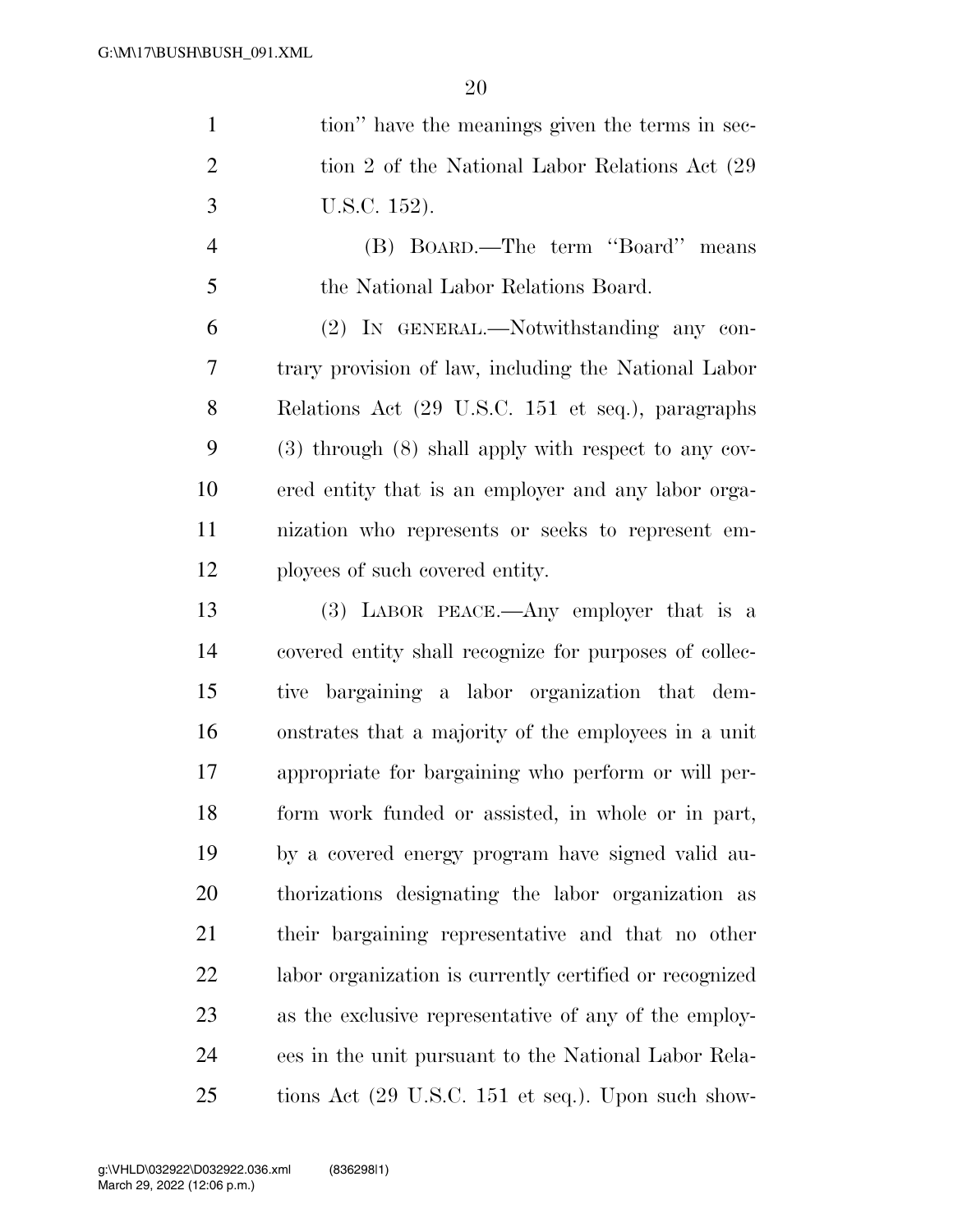ing of majority status, the employer shall notify the labor organization and the Board that the employer has determined that the labor organization rep- resents a majority of the employees and that the em- ployer is recognizing the labor organization as the exclusive representative of the employees for the pur- poses of collective bargaining pursuant to section 9 of such Act (29 U.S.C. 159).

 (4) CERTIFICATION.—Should a dispute over majority status or the appropriateness of the unit arise between the employer and the labor organiza- tion, either party may request that the Board inves- tigate and resolve the dispute. If the Board finds that a majority of the employees in a unit appro- priate for bargaining has signed valid authorizations designating the labor organization as their bar- gaining representative and that no other individual or labor organization is currently certified or recog- nized as the exclusive representative of any of the employees in the unit, the Board shall not direct an election but shall certify the labor organization as the representative described in section 9(a) of the National Labor Relations Act (29 U.S.C. 159(a)).

24 (5) COMMENCEMENT OF BARGAINING. Not later than 10 days after receiving a written request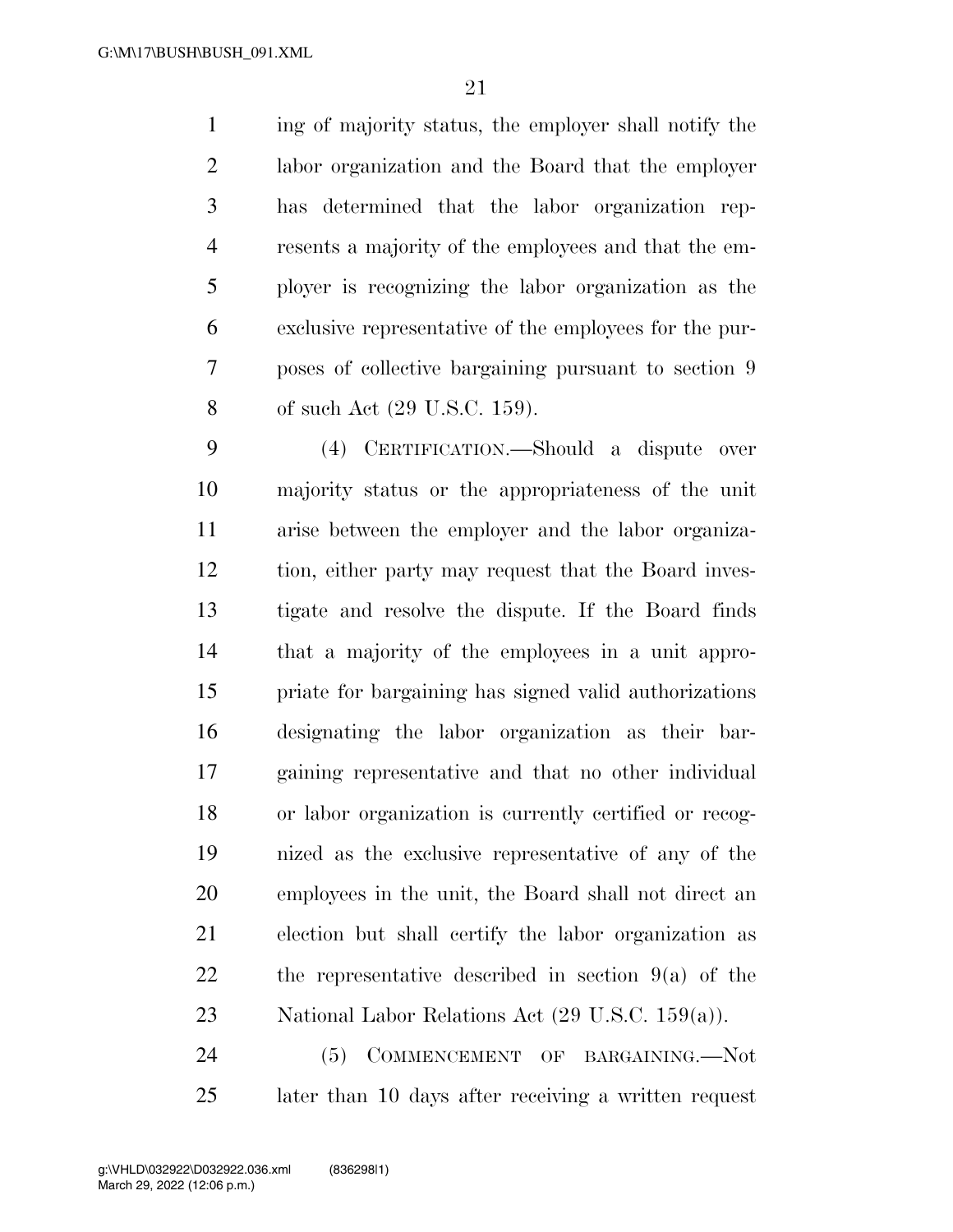for collective bargaining from a recognized or cer- tified labor organization, or within such period as the parties agree upon, the labor organization and employer shall meet and commence to bargain collec- tively and shall make every reasonable effort to con-clude and sign a collective bargaining agreement.

 (6) MEDIATION.—If after the expiration of the 90-day period beginning on the date on which bar- gaining is commenced, or such additional period as the parties may agree upon, the parties have failed to reach an agreement, either party may notify the Federal Mediation and Conciliation Service of the existence of a dispute and request mediation. When- ever such a request is received, it shall be the duty of the Service promptly to put itself in communica-16 tion with the parties and to use its best efforts, by mediation and conciliation, to bring them to agree-ment.

 (7) ARBITRATION.—If after the expiration of the 30-day period beginning on the date on which the request for mediation is made under paragraph (6), or such additional period as the parties may agree upon, the Federal Mediation and Conciliation Service is not able to bring the parties to agreement by conciliation, the Service shall refer the dispute to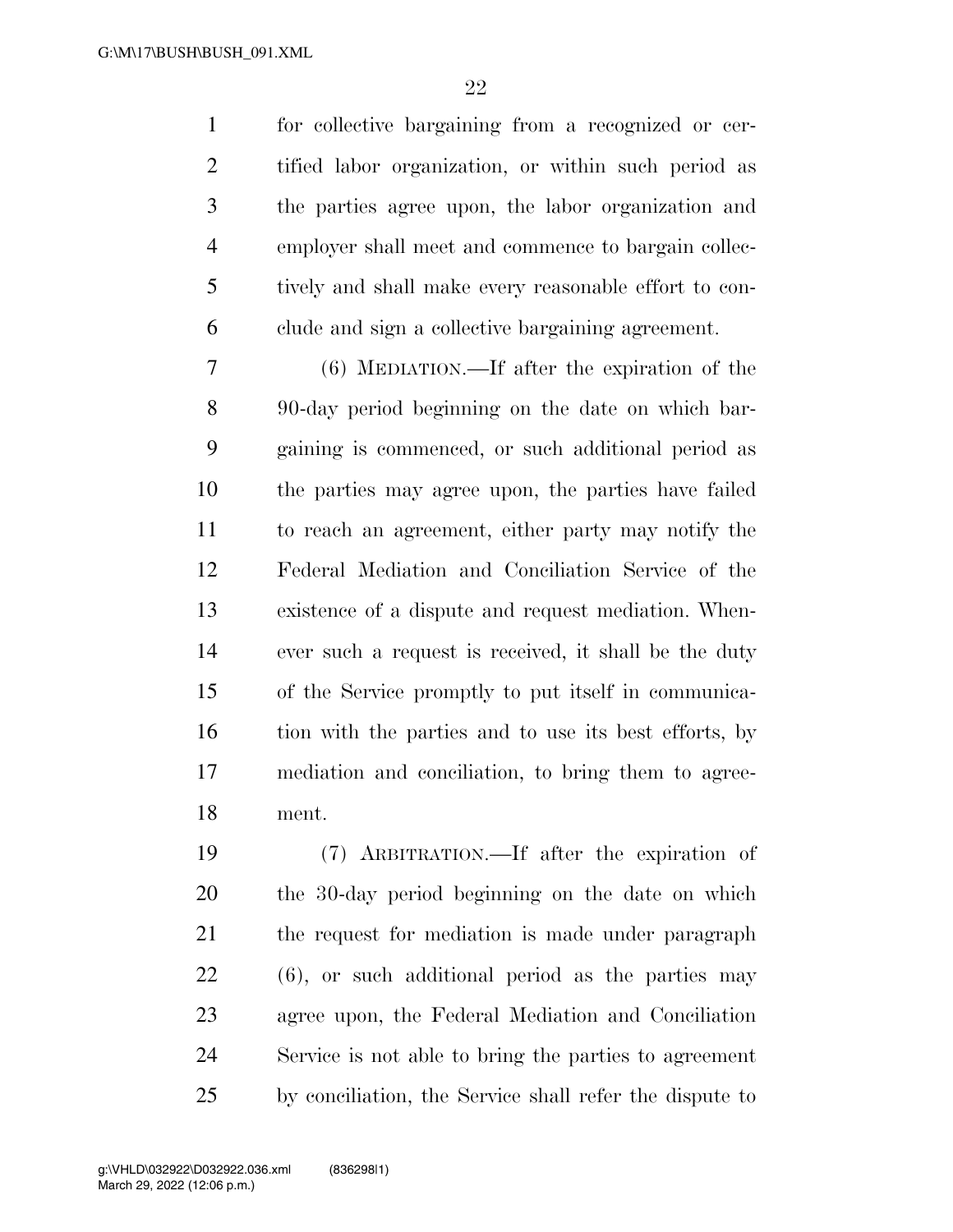a tripartite arbitration panel established in accord- ance with such regulations as may be prescribed by the Service, with one member selected by the labor organization, one member selected by the employer, and one neutral member mutually agreed to by the parties. The labor organization and employer must each select the members of the tripartite arbitration panel within 14 days of the Service's referral; if the labor organization or employer fail to do so, the Service shall designate any members not selected by the labor organization or the employer. A majority of the tripartite arbitration panel shall render a deci- sion settling the dispute as soon as practicable and not later than within 120 days of the selection of all members of the panel, absent extraordinary cir- cumstances or by agreement or permission of the parties, and such decision shall be binding upon the parties for a period of 2 years, unless amended dur- ing such period by written consent of the parties. Such decision shall be based on— (A) the employer's financial status and prospects; (B) the size and type of the employer's op-erations and business;

25 (C) the employees' cost of living;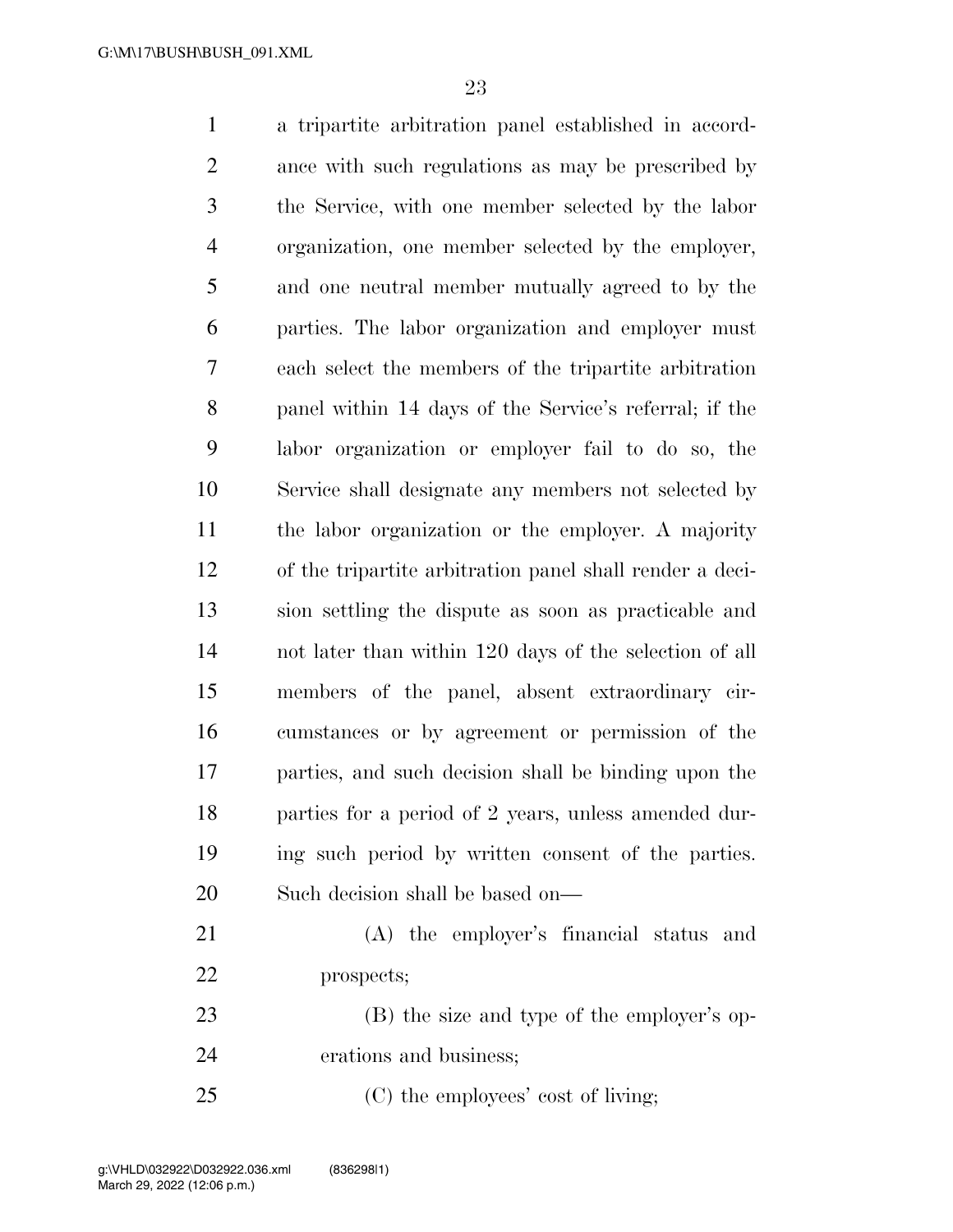(D) the employees' ability to sustain them- selves, their families, and their dependents on the wages and benefits they earn from the em-ployer; and

 (E) the wages and benefits other employers in the same business provide their employees.

 (8) CONTRACTORS AND SUBCONTRACTORS.— Any employer that is a covered entity shall require any contractor or subcontractor whose employees perform or will perform work funded or assisted, in whole or in part, by a covered energy program to comply with the requirements set forth in para-graphs (2) through (7).

 (e) PROJECT LABOR AGREEMENT.—A covered entity performing any construction project funded or assisted, in whole or in part, by a covered energy program shall be a party to, or, as applicable, require contractors and sub- contractors in the performance of such project to be a party to, a project labor agreement.

 (f) LIMITS ON BACKGROUND CHECKS.—A covered entity, and each contractor and subcontractor in the per- formance of any work funded or assisted, in whole or in part, by a covered energy program, shall not request or otherwise consider the criminal history of an applicant for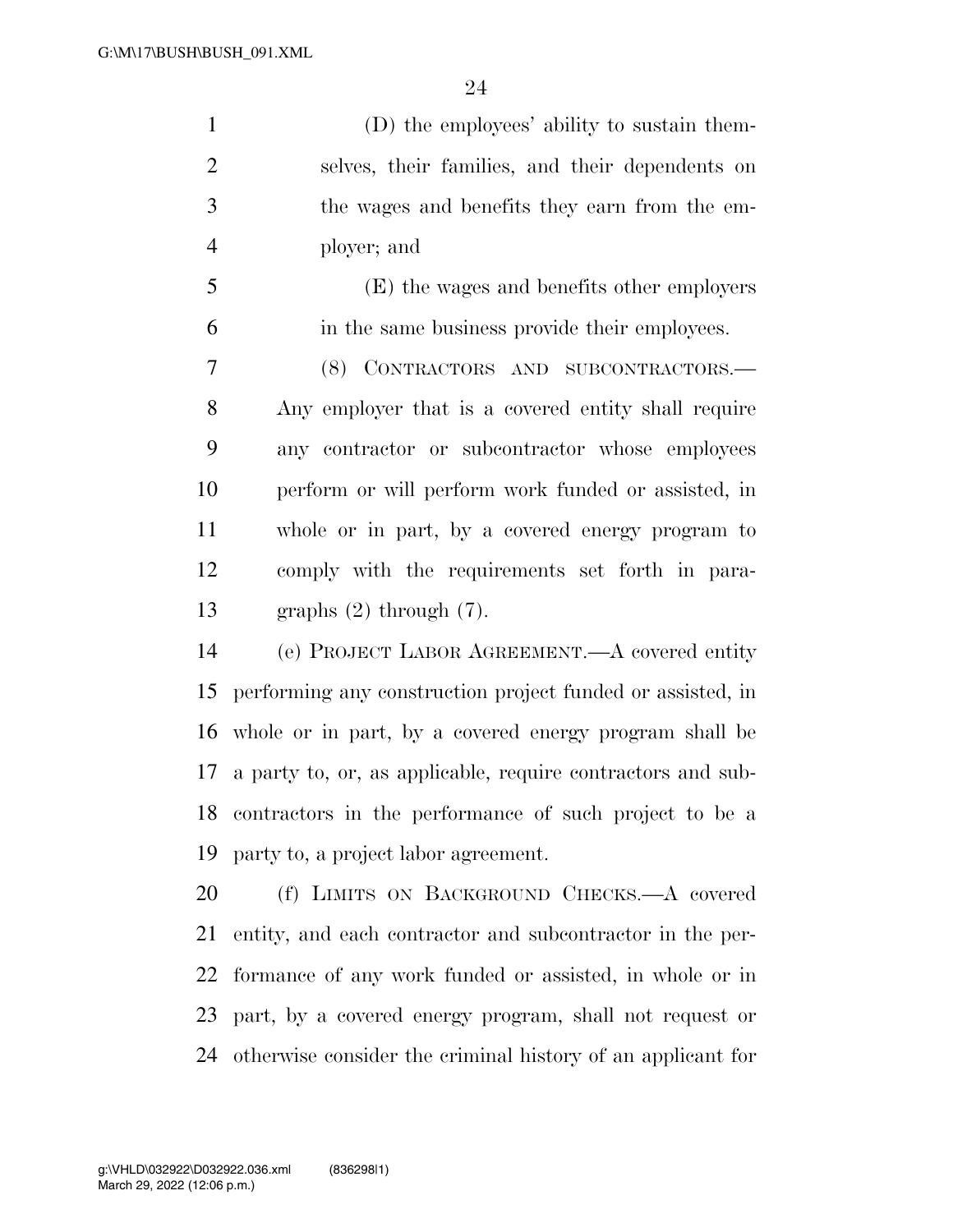employment before extending a conditional offer to the ap-plicant, unless—

- (1) a background check is otherwise required by law;
- (2) the position is for a Federal law enforce- ment officer (as defined in section 115(c) of title 18, United States Code) position; or

 (3) the Secretary of Labor, in consultation with the Secretary of Energy, certifies that precluding criminal history prior to the conditional offer would pose a threat to national security.

 (g) EMPLOYEE STATUS.—A covered entity, and each contractor and subcontractor of the covered entity in the performance of any project funded or assisted, in whole or in part, by a covered energy program, shall consider an individual performing any service in such performance as an employee (and not an independent contractor) of the covered entity, contractor, or subcontractor, respec-tively, unless—

 (1) the individual is free from control and direc-21 tion in connection with the performance of the serv- ice, both under the contract for the performance of the service and in fact;